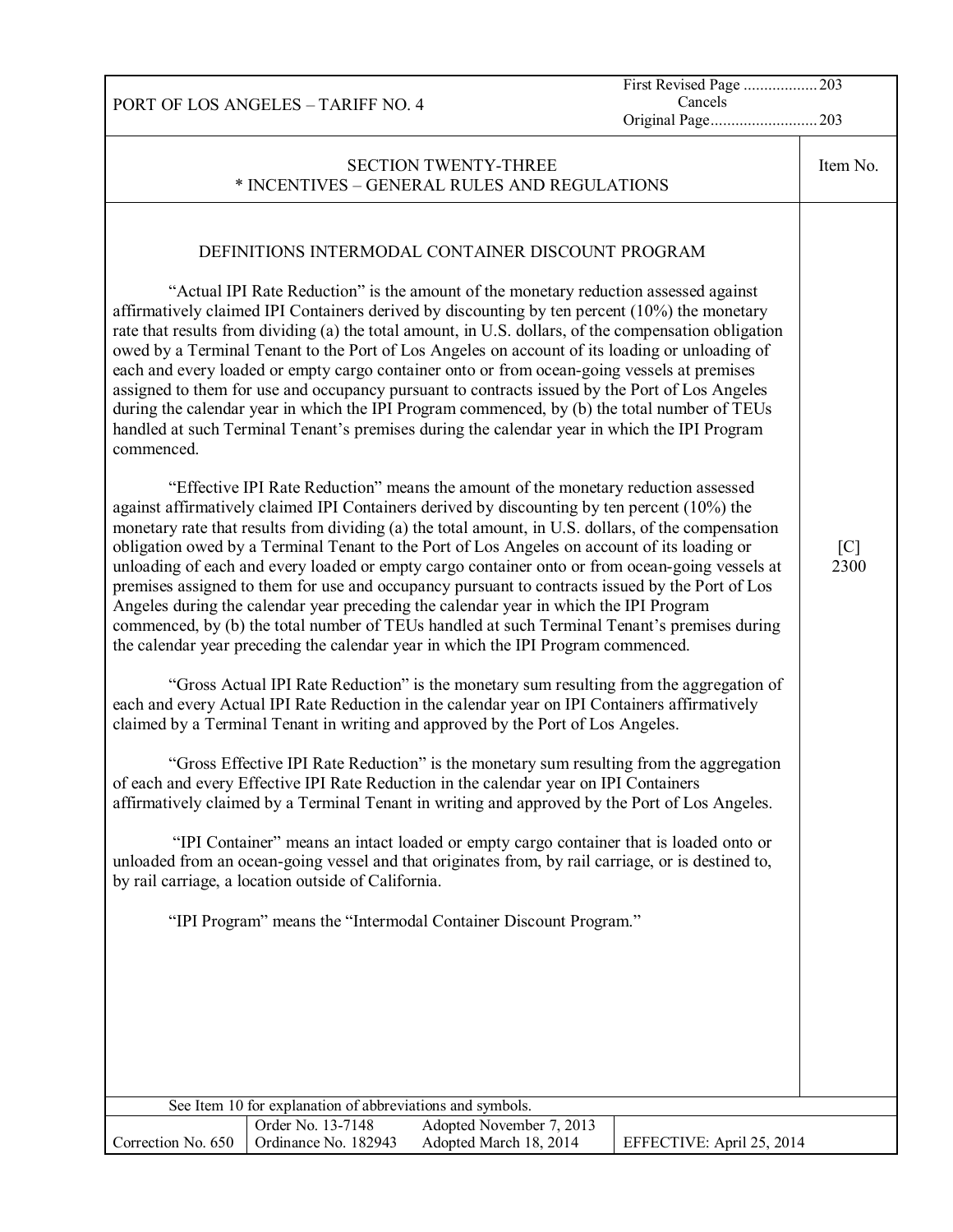|                                                                                                                                                                                                                                                                                                                                                                                                                                                                                                                                                                                                                                                                                                                                                                                                                                                                                                                                                                                                                                                                                                                                                                                                                                                                                                                                                                                                                                                                                                                                                                                                                                                                                                                                                                                                                                                                                                                                                                                                                                                           | First Revised Page  204<br>Cancels |                        |
|-----------------------------------------------------------------------------------------------------------------------------------------------------------------------------------------------------------------------------------------------------------------------------------------------------------------------------------------------------------------------------------------------------------------------------------------------------------------------------------------------------------------------------------------------------------------------------------------------------------------------------------------------------------------------------------------------------------------------------------------------------------------------------------------------------------------------------------------------------------------------------------------------------------------------------------------------------------------------------------------------------------------------------------------------------------------------------------------------------------------------------------------------------------------------------------------------------------------------------------------------------------------------------------------------------------------------------------------------------------------------------------------------------------------------------------------------------------------------------------------------------------------------------------------------------------------------------------------------------------------------------------------------------------------------------------------------------------------------------------------------------------------------------------------------------------------------------------------------------------------------------------------------------------------------------------------------------------------------------------------------------------------------------------------------------------|------------------------------------|------------------------|
| PORT OF LOS ANGELES - TARIFF NO. 4                                                                                                                                                                                                                                                                                                                                                                                                                                                                                                                                                                                                                                                                                                                                                                                                                                                                                                                                                                                                                                                                                                                                                                                                                                                                                                                                                                                                                                                                                                                                                                                                                                                                                                                                                                                                                                                                                                                                                                                                                        | Original Page204                   |                        |
| <b>SECTION TWENTY-THREE</b><br>* INCENTIVES - GENERAL RULES AND REGULATIONS                                                                                                                                                                                                                                                                                                                                                                                                                                                                                                                                                                                                                                                                                                                                                                                                                                                                                                                                                                                                                                                                                                                                                                                                                                                                                                                                                                                                                                                                                                                                                                                                                                                                                                                                                                                                                                                                                                                                                                               |                                    | Item No.               |
| DEFINITIONS INTERMODAL CONTAINER DISCOUNT PROGRAM -- Continued<br>"Terminal Tenant" means an entity that has entered into and is in good standing under a<br>current permit or contract with the City of Los Angeles for use and occupancy of property and<br>facilities at the Port of Los Angeles that load or unload loaded or empty cargo containers onto or<br>from ocean-going vessels to and from such premises.<br>"TEU" means the unit of measurement that is derived by converting the actual length of a<br>cargo container into twenty-foot equivalent units.                                                                                                                                                                                                                                                                                                                                                                                                                                                                                                                                                                                                                                                                                                                                                                                                                                                                                                                                                                                                                                                                                                                                                                                                                                                                                                                                                                                                                                                                                 |                                    | [C]<br>2300<br>(Cont.) |
| INTERMODAL CONTAINER DISCOUNT PROGRAM<br>Commencing on January 1, 2009, and ending on December 31, 2009, Tenants may<br>participate in the Intermodal Container Discount Program, which shall allow implementation of<br>the Actual IPI Rate Reduction to IPI Containers the Terminal Tenant affirmatively claims in<br>writing and whose wharfage charges become due pursuant to Item 505 between January 1, 2009,<br>and December 31, 2009.<br>The Terminal Tenant shall be entitled to implement the Effective IPI Rate Reduction on<br>all IPI Containers the IPI Program Participant has affirmatively claimed in writing and whose<br>wharfage charges become due pursuant to Item 505 between January 1, 2009, and December 31,<br>2009. Such Effective IPI Rate Reduction shall be applied by the Terminal Tenant against any<br>sums due or owing to City pursuant to compensation obligations set forth in contracts or otherwise<br>that are required to be discharged between January 1, 2009, and December 31, 2009.<br>On or before March 1st of the year following the year in which an Effective IPI Rate<br>Reduction is applied, the Port of Los Angeles shall determine through reconciliation the actual<br>monetary benefit each Terminal Tenant is entitled to receive by: (a) determining the Gross Actual<br>IPI Rate Reduction; (b) determining the Gross Effective IPI Rate Reduction. Should the Gross<br>Actual IPI Rate Reduction exceed the Gross Effective IPI Rate Reduction, the Port of Los Angeles<br>shall, within thirty (30) days of its completion of the reconciliation, credit the Terminal Tenant the<br>amount of any difference. Should the Gross Effective IPI Rate Reduction exceed the Gross Actual<br>IPI Rate Reduction, the Port of Los Angeles shall, within thirty (30) days of its completion of the<br>reconciliation, so advise the Terminal Tenant. Within thirty (30) days following such written<br>notice, the Terminal Tenant shall pay the Port of Los Angeles the amount of any difference. |                                    | [C]<br>2305            |
| See Item 10 for explanation of abbreviations and symbols.<br>Adopted November 7, 2013<br>Order No. 13-7148                                                                                                                                                                                                                                                                                                                                                                                                                                                                                                                                                                                                                                                                                                                                                                                                                                                                                                                                                                                                                                                                                                                                                                                                                                                                                                                                                                                                                                                                                                                                                                                                                                                                                                                                                                                                                                                                                                                                                |                                    |                        |
| Ordinance No. 182943<br>Adopted March 18, 2014<br>Correction No. 651                                                                                                                                                                                                                                                                                                                                                                                                                                                                                                                                                                                                                                                                                                                                                                                                                                                                                                                                                                                                                                                                                                                                                                                                                                                                                                                                                                                                                                                                                                                                                                                                                                                                                                                                                                                                                                                                                                                                                                                      | EFFECTIVE: April 25, 2014          |                        |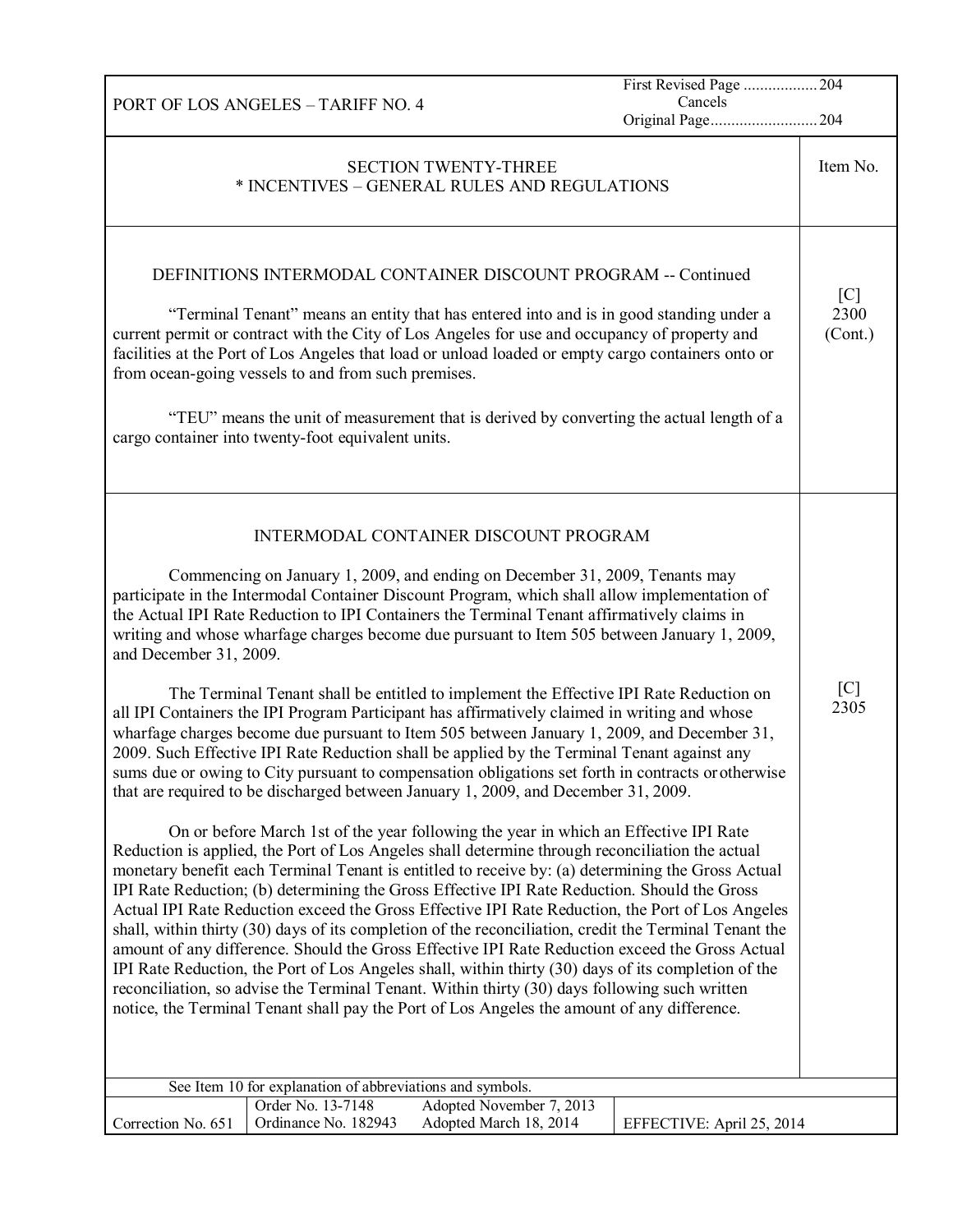| PORT OF LOS ANGELES - TARIFF NO. 4                                                                   | Cancels                   |          |
|------------------------------------------------------------------------------------------------------|---------------------------|----------|
|                                                                                                      | Original Page205          |          |
|                                                                                                      |                           |          |
|                                                                                                      |                           |          |
| <b>SECTION TWENTY-THREE</b>                                                                          |                           | Item No. |
| * INCENTIVES - GENERAL RULES AND REGULATIONS                                                         |                           |          |
|                                                                                                      |                           |          |
|                                                                                                      |                           |          |
|                                                                                                      |                           |          |
|                                                                                                      |                           |          |
|                                                                                                      |                           |          |
| <b>INTERMODAL CONTAINER DISCOUNT PROGRAM -- Continued</b>                                            |                           |          |
|                                                                                                      |                           |          |
| A Terminal Tenant's request for application of the Effective IPI Rate Reduction shall                |                           |          |
|                                                                                                      |                           |          |
| constitute its irrevocable agreement to submit, upon written request of the Executive Director, and  |                           |          |
| within fifteen (15) days of such written request, information, written or otherwise, that may be     |                           |          |
| reasonably required by the Port of Los Angeles to administer the IPI Program, which information      |                           | [C]      |
| includes, but is not limited to, information regarding all IPI Containers (and their serial numbers) |                           | 2305     |
|                                                                                                      |                           |          |
| to which the Terminal Tenants assert this IPI Program applies.                                       |                           | (Cont.)  |
|                                                                                                      |                           |          |
| The Executive Director shall resolve any disputes regarding the amount of the Effective              |                           |          |
| IPI Rate Reduction, the Actual IPI Rate Reduction, the Gross Effective IPI Rate Reduction, and       |                           |          |
|                                                                                                      |                           |          |
| the Gross Actual IPI Rate Reduction.                                                                 |                           |          |
|                                                                                                      |                           |          |
| Except for the adjustments to compensation set forth in this Item No. 2300, nothing in this          |                           |          |
| Item No. 2300 shall amend, vary or otherwise alter the terms and conditions of any contracts         |                           |          |
|                                                                                                      |                           |          |
| between the Port of Los Angeles or the City, on one hand, and Terminal Tenants, on the other         |                           |          |
| hand.                                                                                                |                           |          |
|                                                                                                      |                           |          |
|                                                                                                      |                           |          |
|                                                                                                      |                           |          |
|                                                                                                      |                           |          |
|                                                                                                      |                           |          |
|                                                                                                      |                           |          |
|                                                                                                      |                           |          |
|                                                                                                      |                           |          |
|                                                                                                      |                           |          |
|                                                                                                      |                           |          |
|                                                                                                      |                           |          |
|                                                                                                      |                           |          |
|                                                                                                      |                           |          |
|                                                                                                      |                           |          |
|                                                                                                      |                           |          |
|                                                                                                      |                           |          |
|                                                                                                      |                           |          |
|                                                                                                      |                           |          |
|                                                                                                      |                           |          |
|                                                                                                      |                           |          |
|                                                                                                      |                           |          |
|                                                                                                      |                           |          |
|                                                                                                      |                           |          |
|                                                                                                      |                           |          |
|                                                                                                      |                           |          |
|                                                                                                      |                           |          |
|                                                                                                      |                           |          |
|                                                                                                      |                           |          |
|                                                                                                      |                           |          |
|                                                                                                      |                           |          |
|                                                                                                      |                           |          |
| See Item 10 for explanation of abbreviations and symbols.                                            |                           |          |
| Adopted November 7, 2013<br>Order No. 13-7148                                                        |                           |          |
| Ordinance No. 182943<br>Correction No. 652<br>Adopted March 18, 2014                                 | EFFECTIVE: April 25, 2014 |          |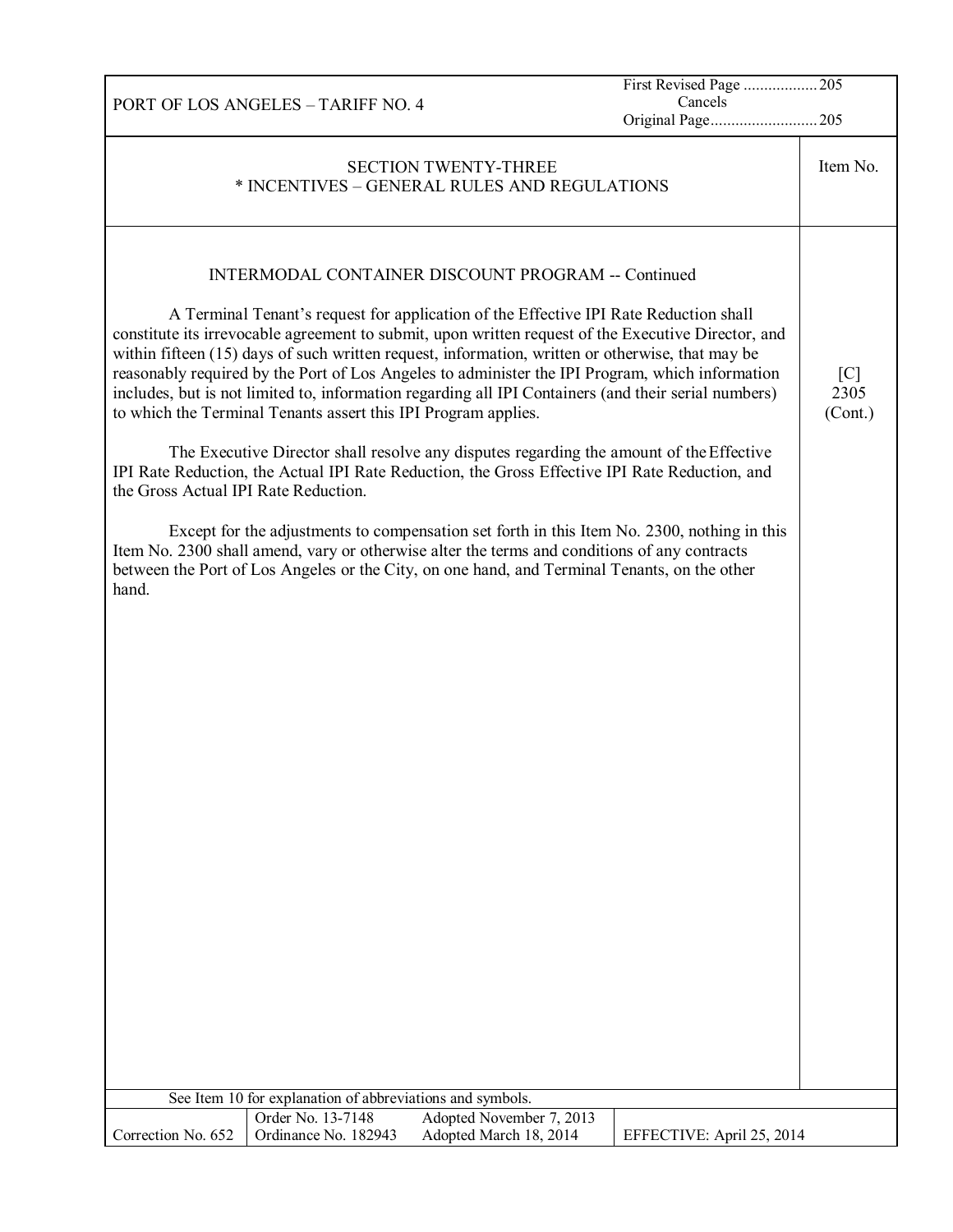PORT OF LOS ANGELES – TARIFF NO. 4 First Revised Page...................206 Cancels Original Page..........................206 SECTION TWENTY-THREE \* INCENTIVES – GENERAL RULES AND REGULATIONS Item No. DEFINITIONS INTERMODAL CONTAINER INCENTIVE PROGRAM For purposes of Items 2310 and 2315 the following definitions shall apply: "Alameda Corridor Transportation Authority" means the joint powers authority formed by the cities and Ports of Los Angeles and Long Beach. "Baseline Period" means the 12 month period commencing on May 1, 2008 and ending on April 30, 2009 during which time IPI Container Volume was handled through the San Pedro Bay Ports. "Incentive Period" means the 12 month period commencing on May 1, 2009 and ending on April 30, 2010 during which time IPI Container Volume was handled through the San Pedro Bay Ports. "Ocean Common Carrier" means a vessel-operating common carrier as defined in the Shipping Act of 1984, whose vessels call at Port of Los Angeles Container Terminal Tenant premises. Any person or entity disagreeing with the Port of Los Angeles' determination shall have thirty (30) days from notice of the determination to submit documentation that the vessel is in fact operated by a different person or entity. Upon review of this information, the Port of Los Angeles may amend its determination at the exclusive discretion of the Executive Director. "IPI Container" means an intact loaded or empty cargo container that: (a) is transported by rail from a point outside California directly to the Port of Los Angeles Container Terminal Tenant's premises (or to a rail facility in Los Angeles County for subsequent delivery directly to the Port of Los Angeles Container Terminal Tenant's premises) for loading onto an ocean-going vessel; or (b) is transported by rail to a point outside California directly from the Port of Los Angeles Container Terminal Tenant's premises (or from a rail facility in Los Angeles County after transport directly from the Port of Los Angeles Container Terminal Tenant's premises) after unloading from an ocean-going vessel. "IPI Incentive Program" means the Intermodal Container Incentive Program. "San Pedro Bay Ports" means property under the control and jurisdiction of the Port of Los Angeles or the Port of Long Beach.  $\lceil C \rceil$ 2310 See Item 10 for explanation of abbreviations and symbols. Correction No. 653 Order No. 13-7148 Adopted November 7, 2013 Ordinance No. 182943 Adopted March 18, 2014 EFFECTIVE: April 25, 2014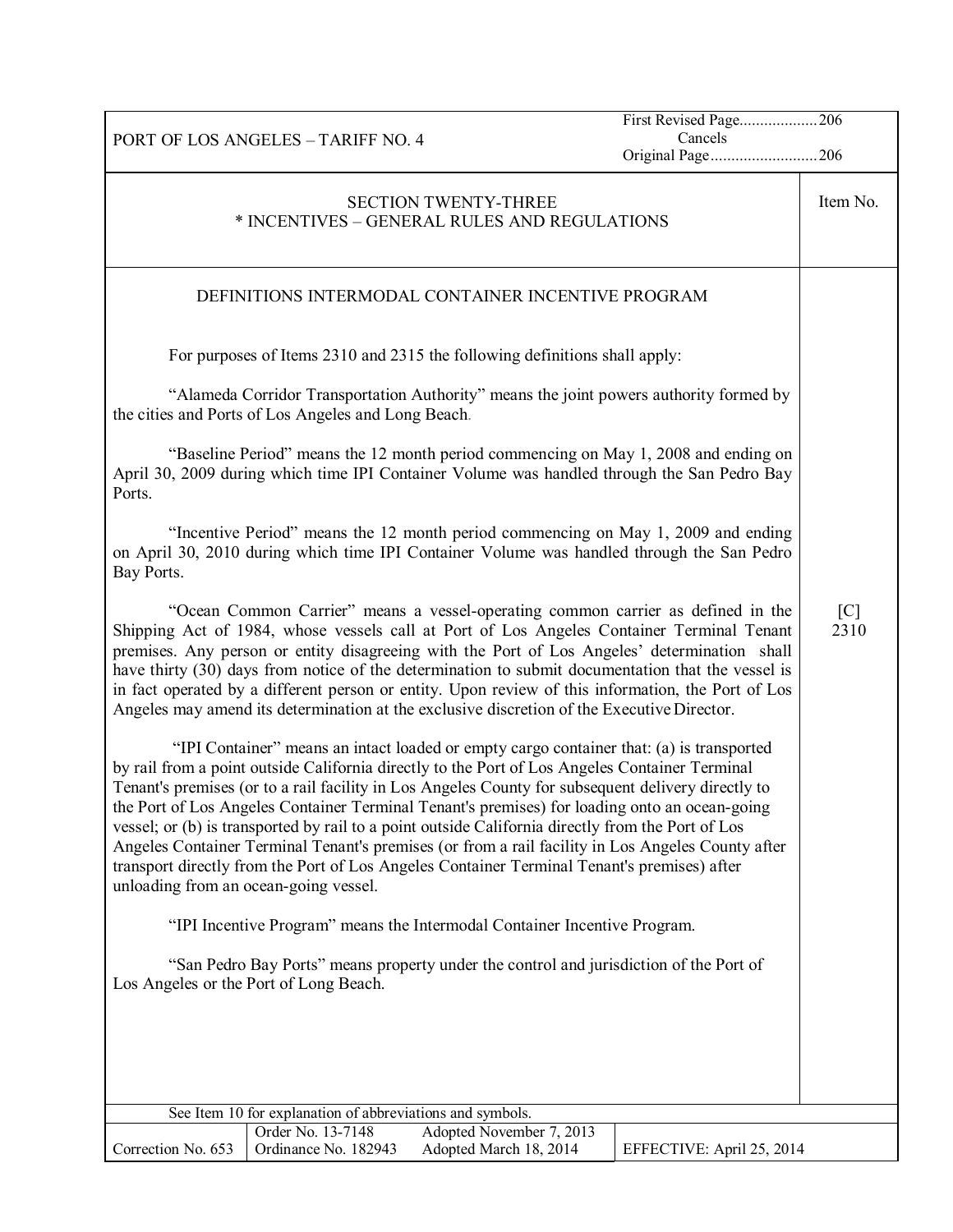|                    |                                                                                                                                                         |                                                                                       | First Revised Page  207<br>Cancels                                                                                                                                                                                                                                                                                                                                                       |             |  |
|--------------------|---------------------------------------------------------------------------------------------------------------------------------------------------------|---------------------------------------------------------------------------------------|------------------------------------------------------------------------------------------------------------------------------------------------------------------------------------------------------------------------------------------------------------------------------------------------------------------------------------------------------------------------------------------|-------------|--|
|                    | PORT OF LOS ANGELES - TARIFF NO. 4<br>Original Page207                                                                                                  |                                                                                       |                                                                                                                                                                                                                                                                                                                                                                                          |             |  |
|                    | <b>SECTION TWENTY-THREE</b><br>* INCENTIVES - GENERAL RULES AND REGULATIONS                                                                             |                                                                                       |                                                                                                                                                                                                                                                                                                                                                                                          |             |  |
|                    |                                                                                                                                                         | DEFINITIONS INTERMODAL CONTAINER INCENTIVE PROGRAM -- Continued                       |                                                                                                                                                                                                                                                                                                                                                                                          | [C]<br>2310 |  |
|                    | onto or from ocean-going vessels to and from such premises.                                                                                             |                                                                                       | "Container Terminal Tenant" means an entity that has entered into and is in good standing<br>under a current permit or contract with the City of Los Angeles for use and occupancy of property<br>and facilities at the Port of Los Angeles that loads or unloads loaded or empty cargo containers                                                                                       | (Cont.)     |  |
|                    | cargo container into twenty-foot equivalent units.                                                                                                      |                                                                                       | "TEU" means the unit of measurement that is derived by converting the actual length of a                                                                                                                                                                                                                                                                                                 |             |  |
|                    |                                                                                                                                                         | <b>INTERMODAL CONTAINER INCENTIVE PROGRAM</b>                                         |                                                                                                                                                                                                                                                                                                                                                                                          |             |  |
|                    |                                                                                                                                                         | the San Pedro Bay Ports' total IPI Container volumes over the Baseline Period.        | The Intermodal Container Incentive program offers Ocean Common Carriers a financial<br>incentive in the amount of twenty dollars (\$20.00) per loaded TEU on the incremental increase of<br>IPI Containers whose wharfage charges become due pursuant to Tariff Item 505 during the<br>Incentive Period. The incremental increase in IPI Container volume shall represent an increase in | [C]<br>2315 |  |
|                    |                                                                                                                                                         | Baseline Period and the Incentive Period, including but not limited to the following: | By July 1, 2010 each participating Ocean Common Carrier shall separately submit<br>electronically data for loaded containers handled by the Ocean Common Carrier for both the                                                                                                                                                                                                            |             |  |
| (e) Berth; and     | (a) IPI container serial numbers;<br>(b) Container size in length;<br>(c) Container quantity in TEUs;<br>(f) Name and date of vessel arrival/departure. | (d) North American IPI point of cargo origin or final destination;                    |                                                                                                                                                                                                                                                                                                                                                                                          |             |  |
|                    |                                                                                                                                                         | discharged at the Port of Los Angeles, and for those at the Port of Long Beach.       | IPI Incentive Program data shall be reported separately for IPI Containers loaded or                                                                                                                                                                                                                                                                                                     |             |  |
|                    |                                                                                                                                                         |                                                                                       |                                                                                                                                                                                                                                                                                                                                                                                          |             |  |
|                    | See Item 10 for explanation of abbreviations and symbols.                                                                                               |                                                                                       |                                                                                                                                                                                                                                                                                                                                                                                          |             |  |
| Correction No. 654 | Order No. 13-7148<br>Ordinance No. 182943                                                                                                               | Adopted November 7, 2013<br>Adopted March 18, 2014                                    | EFFECTIVE: April 25, 2014                                                                                                                                                                                                                                                                                                                                                                |             |  |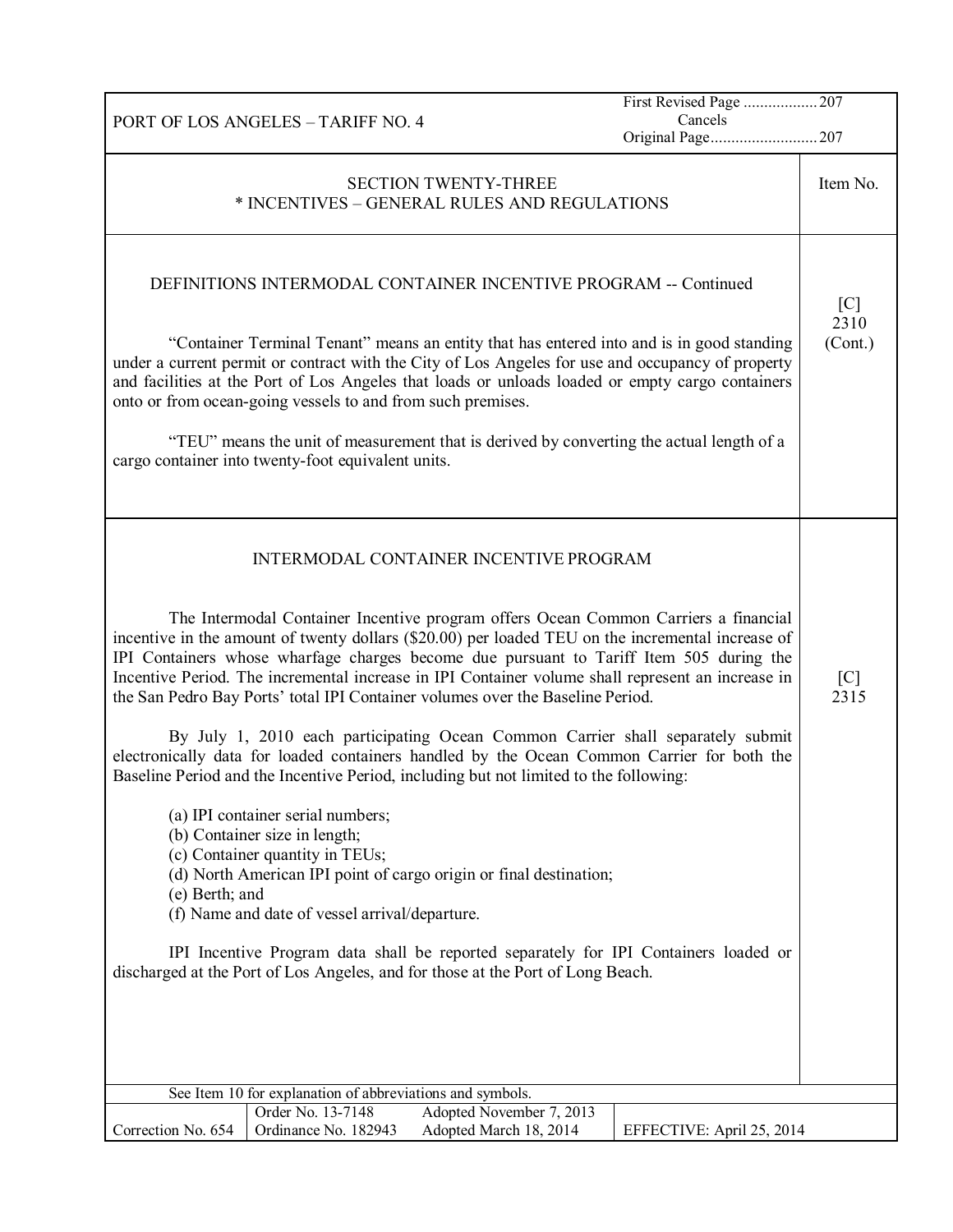First Revised Page...................208 Cancels

Original Page..........................208

PORT OF LOS ANGELES – TARIFF NO. 4 SECTION TWENTY-THREE \* INCENTIVES – GENERAL RULES AND REGULATIONS INTERMODAL CONTAINER INCENTIVE PROGRAM -- Continued The Port of Los Angeles shall, within thirty (30) days of receipt of the IPI Container volume data from each participating Ocean Common Carrier, determine the actual monetary payment each participating Ocean Common Carrier is entitled to receive by reconciling the following information: (a) The IPI container volumes whose wharfage charges become due pursuant to Tariff Item 505 during the Baseline Period; (b) Confirming, by serial numbers, all IPI Containers against which each participating Ocean Common Carrier is claiming an IPI Incentive Program amount shipped during

- such period; (c) Confirming all IPI container volumes with the Container Terminal Tenants; and
- (d) Reconciling the IPI container volumes with IPI container volumes provided to the Port of Long Beach, to determine if such participating Ocean Common Carrier increased IPI volumes through the San Pedro Bay Ports during the Incentive Period.

Each participating Ocean Common Carrier IPI container volume data will be further reconciled using data provided to the Harbor Department by the Alameda Corridor Transportation Authority.

In the event that IPI container volume handled by a participating Ocean Common Carrier through the San Pedro Bay Ports increased during the Incentive Period when compared with the Baseline Period, the Port of Los Angeles shall, upon completion of the reconciliation process, pay the Ocean Common Carrier twenty dollars (\$20.00) per loaded TEU on the incremental increase of IPI containers brought to the Port of Los Angeles.

In the event that the IPI container volume handled by a participating Ocean Common Carrier through the San Pedro Bay Ports decreased during the Incentive Period when compared with the Baseline Period, no monetary payment shall be made.

The Port of Los Angeles shall pay any IPI Container Incentive amounts owed to each participating Ocean Common Carrier as a one-time lump sum payment within thirty (30) days of completing the reconciliation process.

|                    | See Item 10 for explanation of abbreviations and symbols. |                                                    |                           |
|--------------------|-----------------------------------------------------------|----------------------------------------------------|---------------------------|
| Correction No. 655 | Order No. 13-7148<br>Ordinance No. 182943                 | Adopted November 7, 2013<br>Adopted March 18, 2014 | EFFECTIVE: April 25, 2014 |

Item No.

 $[{\rm C}]$ 2315 (Cont.)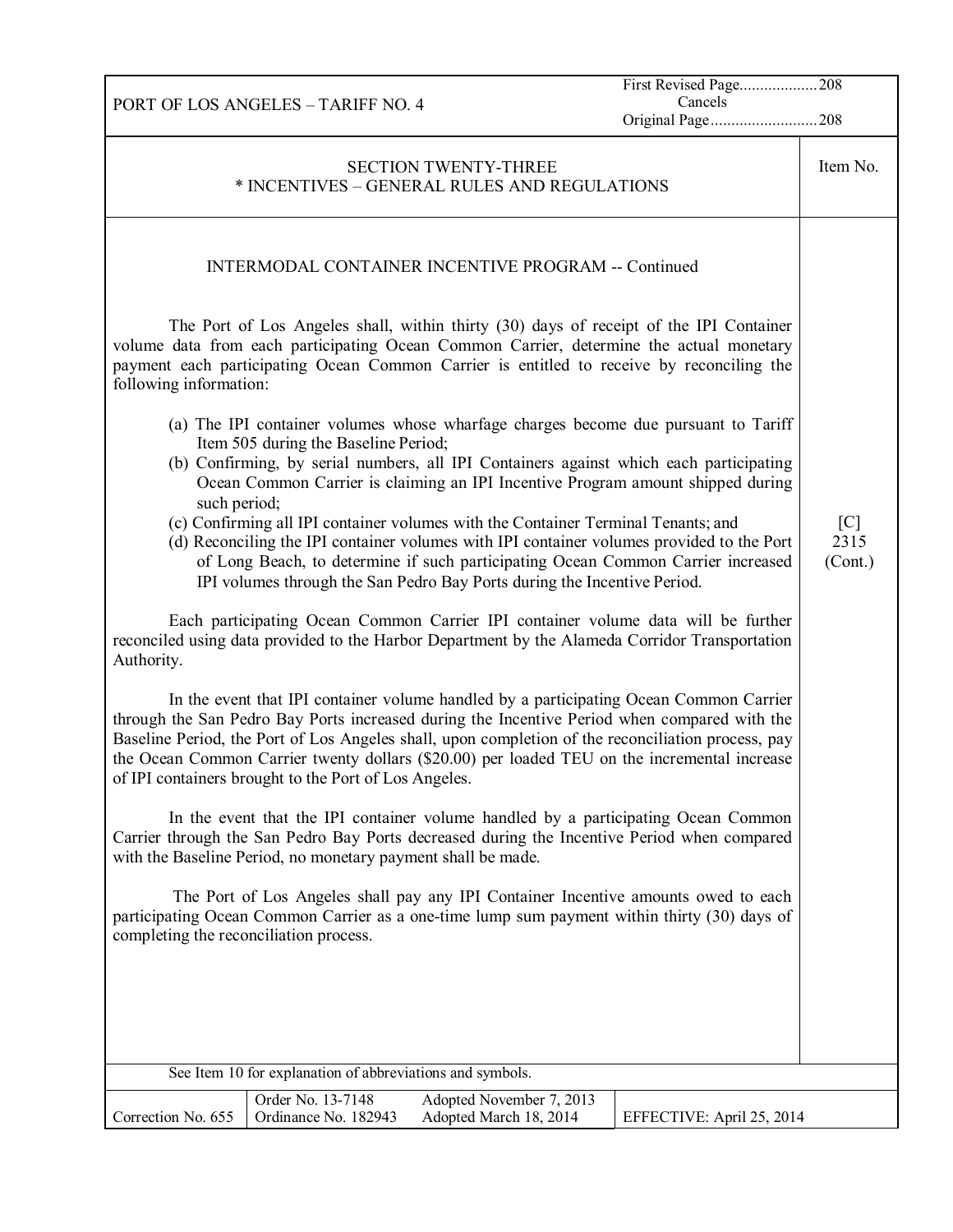PORT OF LOS ANGELES – TARIFF NO. 4

Cancels Original Page ............................... 209

| <b>SECTION TWENTY-THREE</b><br><b>INCENTIVES - GENERAL RULES AND REGULATIONS</b>                                                                                                                                                                                                                                                                                                                                                                                                                 | Item No.                |
|--------------------------------------------------------------------------------------------------------------------------------------------------------------------------------------------------------------------------------------------------------------------------------------------------------------------------------------------------------------------------------------------------------------------------------------------------------------------------------------------------|-------------------------|
| DEFINITIONS OCEAN COMMON CARRIER INCENTIVE PROGRAM                                                                                                                                                                                                                                                                                                                                                                                                                                               |                         |
| For purposes of Items 2320 and 2325 the following definitions shall apply:                                                                                                                                                                                                                                                                                                                                                                                                                       |                         |
| "BASELINE TEU VOLUME" means TEU Volume delivered by an Ocean<br>Common Carrier through the Port of Los Angeles during the Fiscal Year that<br>immediately precedes the current Fiscal Year.                                                                                                                                                                                                                                                                                                      |                         |
| "CONTAINER REPORT" means a report produced by the Terminal Operator<br>upon completion of the loading and discharge operations of a vessel showing the total<br>number of containers loaded and or discharged of such vessel.                                                                                                                                                                                                                                                                    |                         |
| "FISCAL YEAR" or "FY" means a 12 month period commencing on July 1 and<br>ending the subsequent year on June 30.                                                                                                                                                                                                                                                                                                                                                                                 |                         |
| "INCENTIVE PERIOD" shall be the Fiscal Year period that immediately follows<br>the Fiscal Year period during which the Baseline TEU Volume was established.                                                                                                                                                                                                                                                                                                                                      | $\! + \!\!\!\!$<br>2320 |
| "INCENTIVE PERIOD TEU VOLUME PERCENTAGE GROWTH" means the<br>percentage growth in TEU Volume delivered by the individual Ocean Common Carrier<br>through the Port of Los Angeles during the relevant Incentive Period over the Baseline<br>TEU Volume, after reducing this percentage growth by the Transpacific Market<br>Percentage Growth. The TEU Volume increase, if any, reflected by this comparison to<br>the Baseline TEU Volume shall be the "ADJUSTED INCENTIVE PERIOD TEU<br>VOLUME" |                         |
| "OCEAN COMMON CARRIER" means an individual vessel-operating<br>common carrier as defined in the Shipping Act of 1984, whose vessels call at Port of Los<br>Angeles.                                                                                                                                                                                                                                                                                                                              |                         |
| "QUALIFYING YEAR" means the Fiscal Year immediately prior to the Baseline<br>TEU Volume period.                                                                                                                                                                                                                                                                                                                                                                                                  |                         |
| "TERMINAL OPERATOR" means the entity with contractual authority from the<br>Port of Los Angeles to operate a Terminal, to include an operating entity authorized by<br>the premises permit holder to operate a Terminal on its behalf.                                                                                                                                                                                                                                                           |                         |
| "TEU" means the unit of measurement that is derived by converting the actual<br>length of a cargo container into twenty-foot equivalent units.                                                                                                                                                                                                                                                                                                                                                   |                         |
| See Item 10 for explanation of abbreviations and symbols.                                                                                                                                                                                                                                                                                                                                                                                                                                        |                         |
| Order No. 18-7245<br>Adopted August 23, 2018<br>Correction No. 720<br>Ordinance No. 185815 Adopted October 31, 2018<br>EFFECTIVE: December 2, 2018                                                                                                                                                                                                                                                                                                                                               |                         |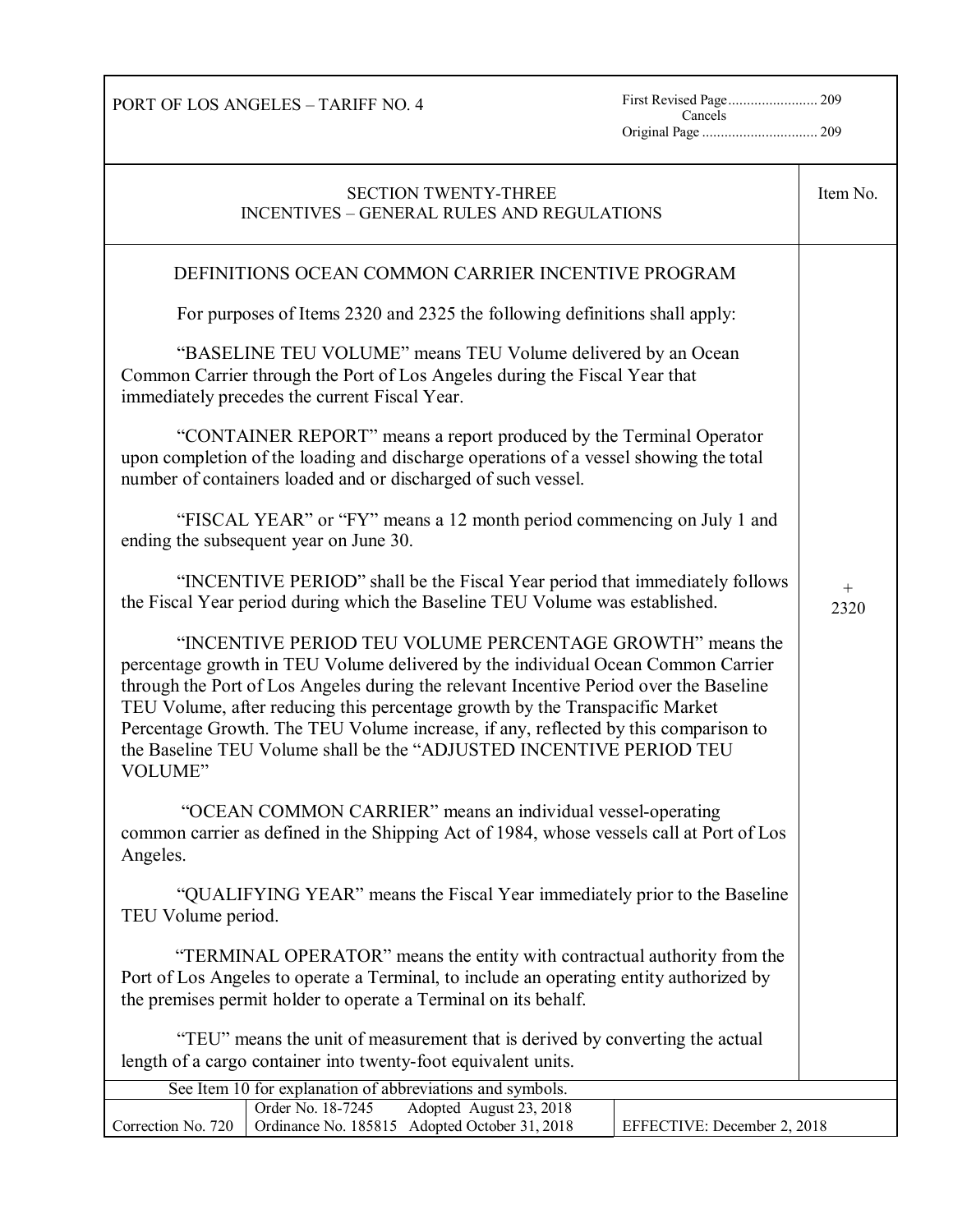Cancels Original Page ............................... 210

| <b>SECTION TWENTY-THREE</b><br><b>INCENTIVES - GENERAL RULES AND REGULATIONS</b>                                                                                                                                                                                                                                                                                                                                                                                                                                                                                                                                                                                                                                                                                                                                                                                                                                                                                                                                                                                                                                                                                                                                                                                                                                                                                                                                                                                                                                                                   | Item No.                    |
|----------------------------------------------------------------------------------------------------------------------------------------------------------------------------------------------------------------------------------------------------------------------------------------------------------------------------------------------------------------------------------------------------------------------------------------------------------------------------------------------------------------------------------------------------------------------------------------------------------------------------------------------------------------------------------------------------------------------------------------------------------------------------------------------------------------------------------------------------------------------------------------------------------------------------------------------------------------------------------------------------------------------------------------------------------------------------------------------------------------------------------------------------------------------------------------------------------------------------------------------------------------------------------------------------------------------------------------------------------------------------------------------------------------------------------------------------------------------------------------------------------------------------------------------------|-----------------------------|
| DEFINITIONS OCEAN COMMON CARRIER INCENTIVE PROGRAM -- Continued<br>"TEU VOLUME" means loaded and empty container volume combined, delivered<br>to the Port of Los Angeles by an Ocean Common Carrier.<br>"TRANSPACIFIC MARKET PERCENTAGE GROWTH" means the reported<br>import percentage growth figure recorded during the Incentive Period using Trans Pacific<br>market United States West, Gulf and East Coast data obtained through the Port Import<br>Export Reporting System (PIERS) or similar publicly verifiable source to be determined<br>by the Executive Director.                                                                                                                                                                                                                                                                                                                                                                                                                                                                                                                                                                                                                                                                                                                                                                                                                                                                                                                                                                    | $^{+}$<br>2320<br>(Cont.)   |
| OCEAN COMMON CARRIER INCENTIVE PROGRAM AND ELIGIBILITY<br><b>REQUIREMENTS</b><br>An individual Ocean Common Carrier is eligible to receive \$10 per TEU<br>(a)<br>payment on the Adjusted Incentive Period TEU Volume, effective September 1, 2018.<br>In the event the Transpacific Market Percentage Growth during the Incentive<br>Period declines below zero percent (0%), an Individual Ocean Common Carrier will still<br>qualify to receive payment under this Ocean Common Carrier Incentive Program, but only<br>for the TEU Volume above the Baseline TEU Volume.<br>The maximum payment an individual Ocean Common Carrier can earn<br>(b)<br>from this incentive program is Two Million Dollars (\$2,000,000.00) per Incentive Period.<br>Any shortfall amount below the Two Million Dollars (\$2,000,000.00) maximum payment<br>per Incentive Period will not be carried over.<br>TEU Volumes of individual Ocean Common Carriers that merged their container<br>shipping operations into a newly formed or existing Ocean Common Carrier shall be<br>combined for the purposes of determining eligibility under this program. Each TEU shall<br>only be counted and claimed once by one individual Ocean Common Carrier and exclude<br>TEU Volume carried aboard its vessels for other individual Ocean Common Carriers. The<br>determination as to which individual Ocean Common Carrier is responsible for delivering<br>each TEU under this program shall be resolved by the Executive Director at his or her sole<br>discretion. | $^{+}$<br>2325              |
| See Item 10 for explanation of abbreviations and symbols.                                                                                                                                                                                                                                                                                                                                                                                                                                                                                                                                                                                                                                                                                                                                                                                                                                                                                                                                                                                                                                                                                                                                                                                                                                                                                                                                                                                                                                                                                          |                             |
| Order No. 18-7245<br>Adopted August 23, 2018<br>Correction No. 721<br>Ordinance No. 185815 Adopted October 31, 2018                                                                                                                                                                                                                                                                                                                                                                                                                                                                                                                                                                                                                                                                                                                                                                                                                                                                                                                                                                                                                                                                                                                                                                                                                                                                                                                                                                                                                                | EFFECTIVE: December 2, 2018 |

PORT OF LOS ANGELES – TARIFF NO. 4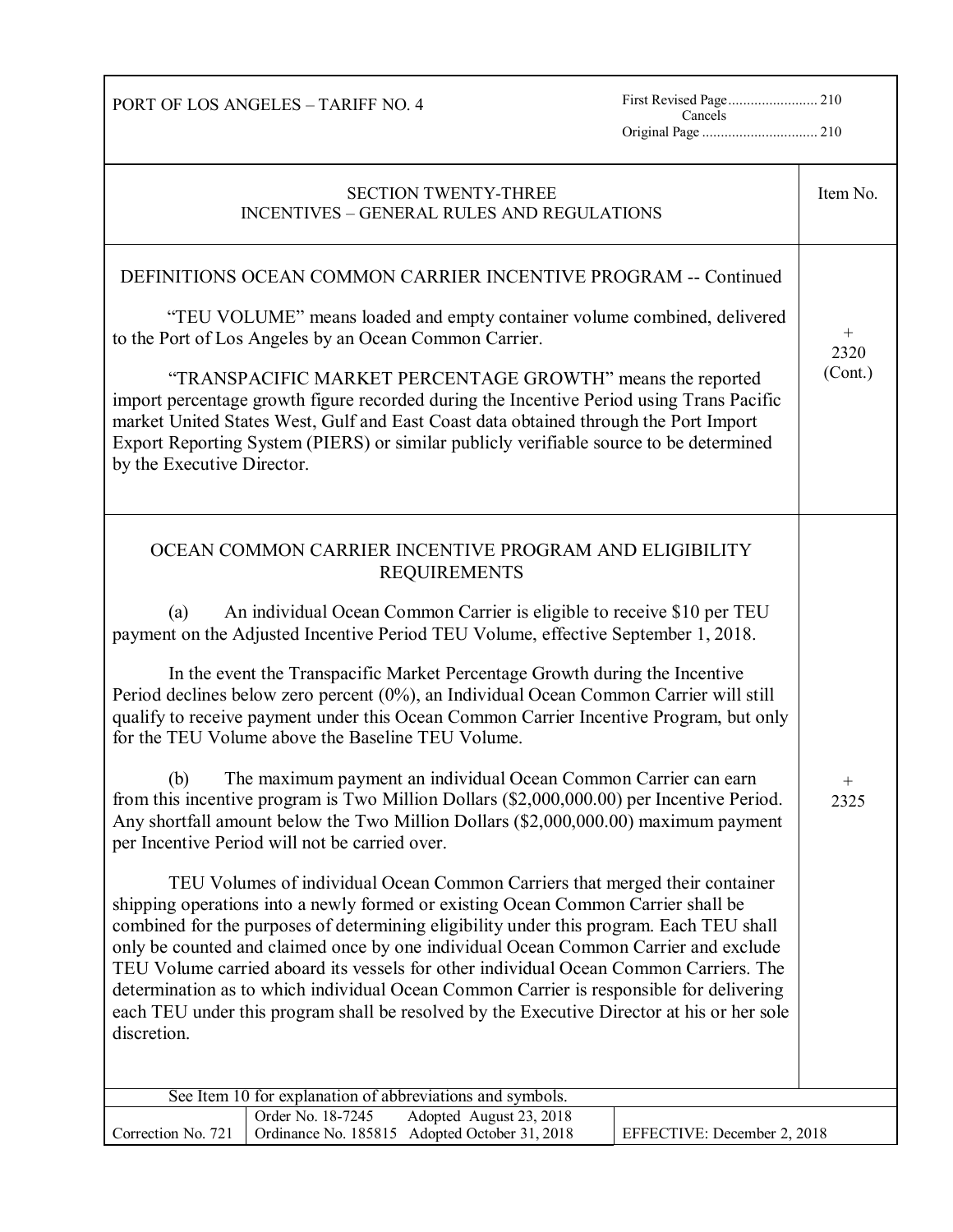First Revised Page ................. 210-AA Cancels

Original Page ...................…..210-AA

|                                                                                                                                                                                                                                                                                                                                                                                                                                                                                                                                                                                                                                                                                                                                                                                                              | <b>SECTION TWENTY-THREE</b><br><b>INCENTIVES - GENERAL RULES AND REGULATIONS</b>                                                                                                                                                                                                                                                                                                                                                                                                                                                                                                                    |                          | Item No. |
|--------------------------------------------------------------------------------------------------------------------------------------------------------------------------------------------------------------------------------------------------------------------------------------------------------------------------------------------------------------------------------------------------------------------------------------------------------------------------------------------------------------------------------------------------------------------------------------------------------------------------------------------------------------------------------------------------------------------------------------------------------------------------------------------------------------|-----------------------------------------------------------------------------------------------------------------------------------------------------------------------------------------------------------------------------------------------------------------------------------------------------------------------------------------------------------------------------------------------------------------------------------------------------------------------------------------------------------------------------------------------------------------------------------------------------|--------------------------|----------|
|                                                                                                                                                                                                                                                                                                                                                                                                                                                                                                                                                                                                                                                                                                                                                                                                              | OCEAN COMMON CARRIER INCENTIVE PROGRAM AND ELIGIBILITY<br><b>REQUIREMENTS -- Continued</b>                                                                                                                                                                                                                                                                                                                                                                                                                                                                                                          |                          |          |
|                                                                                                                                                                                                                                                                                                                                                                                                                                                                                                                                                                                                                                                                                                                                                                                                              | During the Qualifying Year, an individual Ocean Common Carrier shall have<br>delivered TEU Volumes equal to or lower than the Baseline TEU Volumes before<br>qualifying for a financial incentive under this Ocean Common Carrier Incentive<br>Program. This Qualifying Year TEU Volume requirement shall not apply to the first<br>Incentive Period (ending June 30, 2019) of this program. Effective April 1, 2021 the<br>Qualifying Year TEU Volume requirement shall no longer apply to TEU Volume on or<br>after April 1, 2021 but will be applied to TEU volume delivered prior to that date. |                          |          |
| In order for an individual Ocean Common Carrier to be entitled to receive<br>(c)<br>payments under this program, the Ocean Common Carrier or their agent shall be required<br>to transmit electronically to the Harbor Department the manifest and container<br>information in accordance with the schedule provided in this Item by September 30,<br>2018. Reasonable technical delays in providing this electronic information by this date<br>shall be excused upon written request and a showing of good cause, in a manner and for<br>a period of time determined in the sole and absolute discretion of the Executive Director.<br>This electronic transmission shall be through preapproved contractual EDI procedures or<br>through other procedures and formats approved by the Executive Director. |                                                                                                                                                                                                                                                                                                                                                                                                                                                                                                                                                                                                     |                          |          |
| (d)<br>by reconciling the following:                                                                                                                                                                                                                                                                                                                                                                                                                                                                                                                                                                                                                                                                                                                                                                         | The Port of Los Angeles shall, within (30) days of receipt of the Incentive<br>Period TEU Volumes delivered by an individual Ocean Common Carrier to the Port of<br>Los Angeles, determine, in the sole and absolute discretion of the Executive Director, the<br>actual monetary payment each participating Ocean Common Carrier is entitled to receive                                                                                                                                                                                                                                            |                          |          |
|                                                                                                                                                                                                                                                                                                                                                                                                                                                                                                                                                                                                                                                                                                                                                                                                              | 1. Ocean Common Carrier data according to Item No. 255                                                                                                                                                                                                                                                                                                                                                                                                                                                                                                                                              |                          |          |
|                                                                                                                                                                                                                                                                                                                                                                                                                                                                                                                                                                                                                                                                                                                                                                                                              | 2. The Terminal Operator supplied Container Report                                                                                                                                                                                                                                                                                                                                                                                                                                                                                                                                                  |                          |          |
| payments.                                                                                                                                                                                                                                                                                                                                                                                                                                                                                                                                                                                                                                                                                                                                                                                                    | Individual Ocean Common Carriers potentially entitled to payment under this<br>incentive program shall submit a written request for payment, directed to the Executive<br>Director no later than August 31st immediately following the Incentive Period.<br>Payments made under this program, if any, shall be paid in one-time, lump-sum                                                                                                                                                                                                                                                           |                          |          |
| form W-9 or form W-8BEN.                                                                                                                                                                                                                                                                                                                                                                                                                                                                                                                                                                                                                                                                                                                                                                                     | To be paid an incentive, all Ocean Common Carriers must have filed with the<br>Port of Los Angeles a Los Angeles Business Tax Registration Certificate and federal tax                                                                                                                                                                                                                                                                                                                                                                                                                              |                          |          |
|                                                                                                                                                                                                                                                                                                                                                                                                                                                                                                                                                                                                                                                                                                                                                                                                              | See Item 10 for explanation of abbreviations and symbols.                                                                                                                                                                                                                                                                                                                                                                                                                                                                                                                                           |                          |          |
| Correction No. 784                                                                                                                                                                                                                                                                                                                                                                                                                                                                                                                                                                                                                                                                                                                                                                                           | Order No. 21-7303<br>Adopted May 6, 2021<br>Ordinance No. 187364 Adopted January 25, 2022                                                                                                                                                                                                                                                                                                                                                                                                                                                                                                           | EFFECTIVE: March 5, 2022 |          |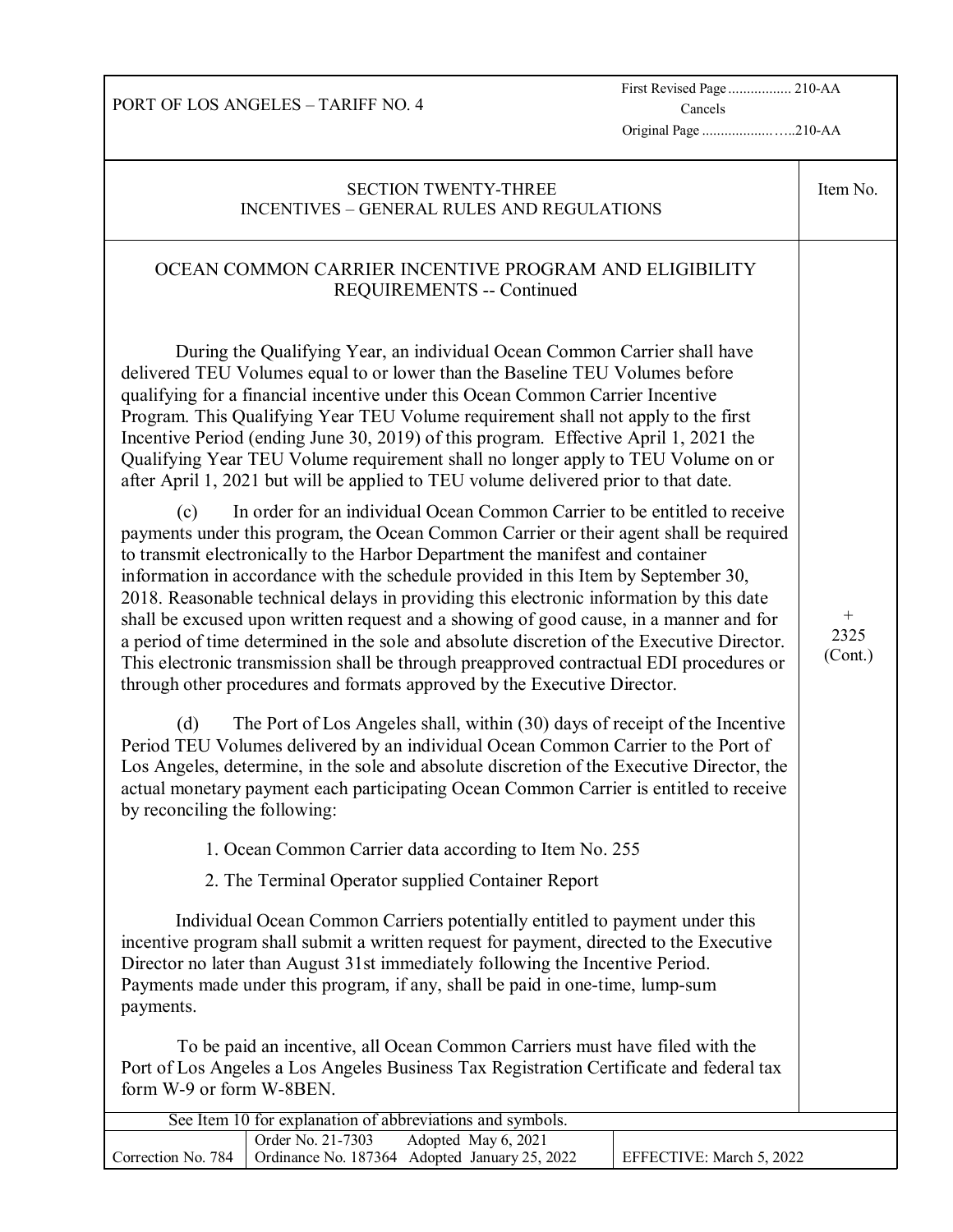PORT OF LOS ANGELES – TARIFF NO. 4 Original Page............... 210-AB

| <b>SECTION TWENTY-THREE</b><br><b>INCENTIVES - GENERAL RULES AND REGULATIONS</b>                                                                                                                                                                                                                                                                                                                                                                                                                                                                                                                                                                                                                                                                                                                                                                                                                                                                                              |                   |                                  |                                                           |               | Item No.                                                       |                             |
|-------------------------------------------------------------------------------------------------------------------------------------------------------------------------------------------------------------------------------------------------------------------------------------------------------------------------------------------------------------------------------------------------------------------------------------------------------------------------------------------------------------------------------------------------------------------------------------------------------------------------------------------------------------------------------------------------------------------------------------------------------------------------------------------------------------------------------------------------------------------------------------------------------------------------------------------------------------------------------|-------------------|----------------------------------|-----------------------------------------------------------|---------------|----------------------------------------------------------------|-----------------------------|
| OCEAN COMMON CARRIER INCENTIVE PROGRAM AND ELIGIBILITY<br><b>REQUIREMENTS -- Continued</b><br>(e) The Ocean Common Carrier Incentive Program under Item No. 2325 shall<br>remain valid for a minimum 303-day period commencing on September 1, 2018, and<br>continue until terminated at the discretion of the City of Los Angeles Board of Harbor<br>Commissioners by order of the Board.<br>If this Ocean Common Carrier Incentive Program becomes effective or is<br>terminated during a Fiscal Year, each eligible Ocean Common Carrier shall be entitled to<br>an incentive payment on a pro-rata basis on that Adjusted Incentive Period TEU Volume.<br>In determining pro-rata incentive payment eligibility, the Incentive Period TEU Volume<br>Percentage Growth and the Baseline TEU Volume will be adjusted in proportion to the<br>same number of calendar days during the Incentive Period in which the Ocean Common<br>Carrier Incentive Program was effective. |                   |                                  |                                                           |               |                                                                |                             |
|                                                                                                                                                                                                                                                                                                                                                                                                                                                                                                                                                                                                                                                                                                                                                                                                                                                                                                                                                                               |                   |                                  |                                                           |               |                                                                | $^{+}$<br>2325              |
|                                                                                                                                                                                                                                                                                                                                                                                                                                                                                                                                                                                                                                                                                                                                                                                                                                                                                                                                                                               |                   |                                  | Digital Data Portal Electronic Transmission Schedule      |               |                                                                | (Cont.)                     |
| Information                                                                                                                                                                                                                                                                                                                                                                                                                                                                                                                                                                                                                                                                                                                                                                                                                                                                                                                                                                   |                   |                                  | Frequency                                                 |               | <b>Potential Sources</b>                                       |                             |
| (Imports)                                                                                                                                                                                                                                                                                                                                                                                                                                                                                                                                                                                                                                                                                                                                                                                                                                                                                                                                                                     |                   |                                  |                                                           |               | Sources include but are not<br>limited to the following:       |                             |
| <b>Import Manifest</b><br>Documentation<br>(not including commodity<br>or financial information)                                                                                                                                                                                                                                                                                                                                                                                                                                                                                                                                                                                                                                                                                                                                                                                                                                                                              |                   | departure; with all<br>generated | Within 24 hours of origin<br>amendments or updates as     | Invoice       | EDI 309 - Customs Manifest<br>EDI 310 – Freight Receipt and    |                             |
| Container stowage on<br>incoming vessel                                                                                                                                                                                                                                                                                                                                                                                                                                                                                                                                                                                                                                                                                                                                                                                                                                                                                                                                       |                   | departure; with all<br>generated | Within 24 hours of origin<br>amendments or updates as     |               | <b>BAPLIE</b> (Origin and Final)<br>EDI 324 - Vessel Stow Plan |                             |
| Marine terminal destination<br>information                                                                                                                                                                                                                                                                                                                                                                                                                                                                                                                                                                                                                                                                                                                                                                                                                                                                                                                                    |                   | departure; with all<br>generated | Within 24 hours of origin<br>amendments or updates as     | <b>IFTSAI</b> |                                                                |                             |
|                                                                                                                                                                                                                                                                                                                                                                                                                                                                                                                                                                                                                                                                                                                                                                                                                                                                                                                                                                               |                   |                                  |                                                           |               |                                                                |                             |
|                                                                                                                                                                                                                                                                                                                                                                                                                                                                                                                                                                                                                                                                                                                                                                                                                                                                                                                                                                               |                   |                                  | See Item 10 for explanation of abbreviations and symbols. |               |                                                                |                             |
|                                                                                                                                                                                                                                                                                                                                                                                                                                                                                                                                                                                                                                                                                                                                                                                                                                                                                                                                                                               | Order No. 18-7245 |                                  | Adopted August 23, 2018                                   |               |                                                                | EFFECTIVE: December 2, 2018 |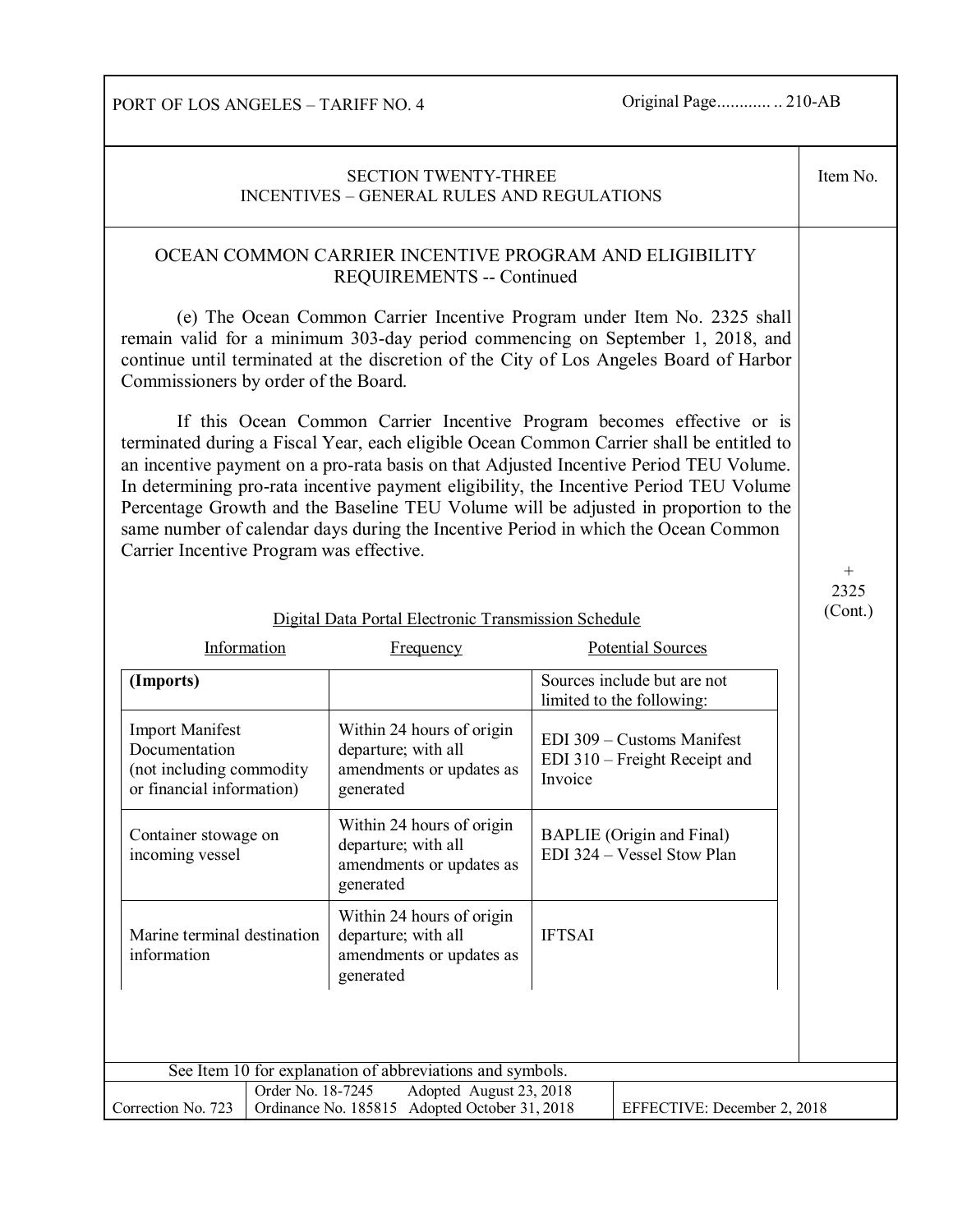PORT OF LOS ANGELES – TARIFF NO. 4 Original Page............... 210-AC

| <b>SECTION TWENTY-THREE</b><br><b>INCENTIVES - GENERAL RULES AND REGULATIONS</b>              |                   |                                                                                                                                                                  |                |                                                            | Item No.       |
|-----------------------------------------------------------------------------------------------|-------------------|------------------------------------------------------------------------------------------------------------------------------------------------------------------|----------------|------------------------------------------------------------|----------------|
|                                                                                               |                   | OCEAN COMMON CARRIER INCENTIVE PROGRAM AND ELIGIBILITY<br><b>REQUIREMENTS -- Continued</b><br>Digital Data Portal Electronic Transmission Schedule – (Continued) |                |                                                            |                |
| Information                                                                                   |                   | <b>Frequency</b>                                                                                                                                                 |                | <b>Potential Sources</b>                                   |                |
| Container modality<br>information (Truck or<br>specific Railroad SCAC)                        |                   | Within 24 hours of origin<br>departure; with all<br>amendments or updates as<br>generated                                                                        | Information    | EDI 404 – Rail Carrier Shipment                            |                |
| Container final destination<br>information                                                    |                   | Within 24 hours of origin<br>departure; with all<br>amendments or updates as<br>generated                                                                        | Bill of Lading |                                                            |                |
| Container movement status<br>updates                                                          |                   | Within 30 minutes of<br>movement event                                                                                                                           |                | EDI 315 - Status Details                                   | $^{+}$<br>2325 |
| (Exports)                                                                                     |                   |                                                                                                                                                                  |                |                                                            | (Cont.)        |
| <b>Export booking</b><br>information (not including<br>commodity or financial<br>information) |                   | Within 24 hours after<br>booking accepted; with all<br>amendments or updates as<br>generated                                                                     |                | $EDI$ 301 – Confirmation<br>EDI 303 - Booking Cancellation |                |
| Export marine terminal<br>information                                                         |                   | Within 24 hours of origin<br>departure; with all<br>amendments or updates as<br>generated                                                                        | <b>IFTSAI</b>  |                                                            |                |
| (Other)                                                                                       |                   |                                                                                                                                                                  |                |                                                            |                |
| Empty containers returned<br>by marine terminal or<br>container yard                          |                   | Daily; with all<br>amendments or updates as<br>generated                                                                                                         |                | Shipping Line Equipment<br>Management System               |                |
|                                                                                               |                   |                                                                                                                                                                  |                |                                                            |                |
|                                                                                               |                   | See Item 10 for explanation of abbreviations and symbols.                                                                                                        |                |                                                            |                |
| Correction No. 724                                                                            | Order No. 18-7245 | Adopted August 23, 2018<br>Ordinance No. 185815 Adopted October 31, 2018                                                                                         |                | EFFECTIVE: December 2, 2018                                |                |
|                                                                                               |                   |                                                                                                                                                                  |                |                                                            |                |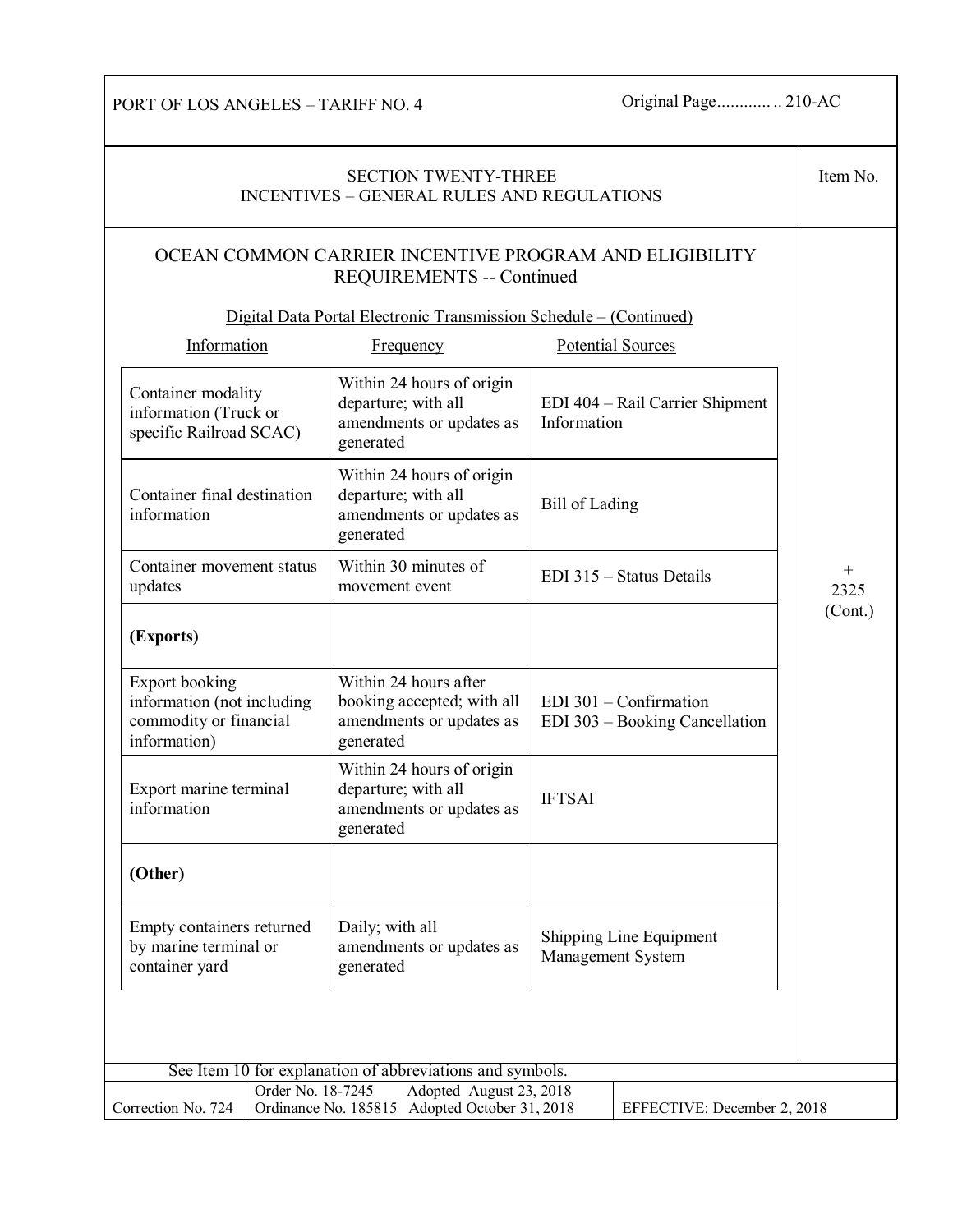PORT OF LOS ANGELES – TARIFF NO. 4

Original Page............ .. 210-AD Cancels

Circular No. 76

| <b>SECTION TWENTY-THREE</b><br><b>INCENTIVES - GENERAL RULES AND REGULATIONS</b>                                                                                                                                                                                                                                                                                                                  | Item No. |  |
|---------------------------------------------------------------------------------------------------------------------------------------------------------------------------------------------------------------------------------------------------------------------------------------------------------------------------------------------------------------------------------------------------|----------|--|
| DEFINITIONS OCEAN COMMON CARRIER - ULTRA LARGE<br>CONTAINER VESSEL INCENTIVE PROGRAM                                                                                                                                                                                                                                                                                                              |          |  |
| "ALTERNATIVE MARITIME POWER (AMP)" means an air emission reduction<br>technology that allows ships to be powered by shore supplied electrical power while at<br>berth rather than running their auxiliary diesel engines.                                                                                                                                                                         |          |  |
| "BOARD" means the Board of Harbor Commissioners of the City of Los Angeles.                                                                                                                                                                                                                                                                                                                       |          |  |
| "CONTAINER REPORT" means a report produced by the Terminal Operator<br>upon completion of the loading and discharge operations of a vessel showing the total<br>number of containers loaded and or discharged of such vessel.                                                                                                                                                                     |          |  |
| "MINIMUM TEU VOLUME" means a minimum of 24,500 TEU of the loaded<br>and empty container volume combined, delivered to the Port of Los Angeles by all<br>Ocean Common Carriers having loaded and empty containers on one Ultra Large<br>Container Vessel for which one of the Ocean Common Carriers is the Vessel Operator.                                                                        |          |  |
| "OCEAN COMMON CARRIER" means a vessel-operating common carrier as<br>defined in the Shipping Act of 1984, whose vessels call at Port of Los Angeles.                                                                                                                                                                                                                                              |          |  |
| "PORT OF LOS ANGELES" All the navigable waters within the City of Los<br>Angeles included within, or northerly of, the Los Angeles Harbor Breakwater and the<br>easterly prolongation thereof in a straight line to its intersection with the easterly<br>boundary line of the City of Los Angeles are herein designated and referred to as the<br>"Port of Los Angeles" or "Los Angeles Harbor." |          |  |
| "TEU" means the unit of measurement that is derived by converting the actual<br>length of a cargo container into twenty-foot equivalent units.                                                                                                                                                                                                                                                    |          |  |
| "TEU VOLUME" means loaded and empty container volume combined, delivered<br>to the Port of Los Angeles by an Ocean Common Carrier.                                                                                                                                                                                                                                                                |          |  |
| "ULTRA LARGE CONTAINER VESSEL" means an ocean going container<br>vessel with a registered Length Overall of minimum 398 meters, and a width of<br>minimum 54 meters according to Lloyd's Register.                                                                                                                                                                                                |          |  |
| See Item 10 for explanation of abbreviations and symbols.                                                                                                                                                                                                                                                                                                                                         |          |  |
| Order No. 19-7265<br>Adopted March 7, 2019<br>Correction No. 745<br>Ordinance No. 186136<br>Adopted May 17, 2019<br>EFFECTIVE: June 22, 2019                                                                                                                                                                                                                                                      |          |  |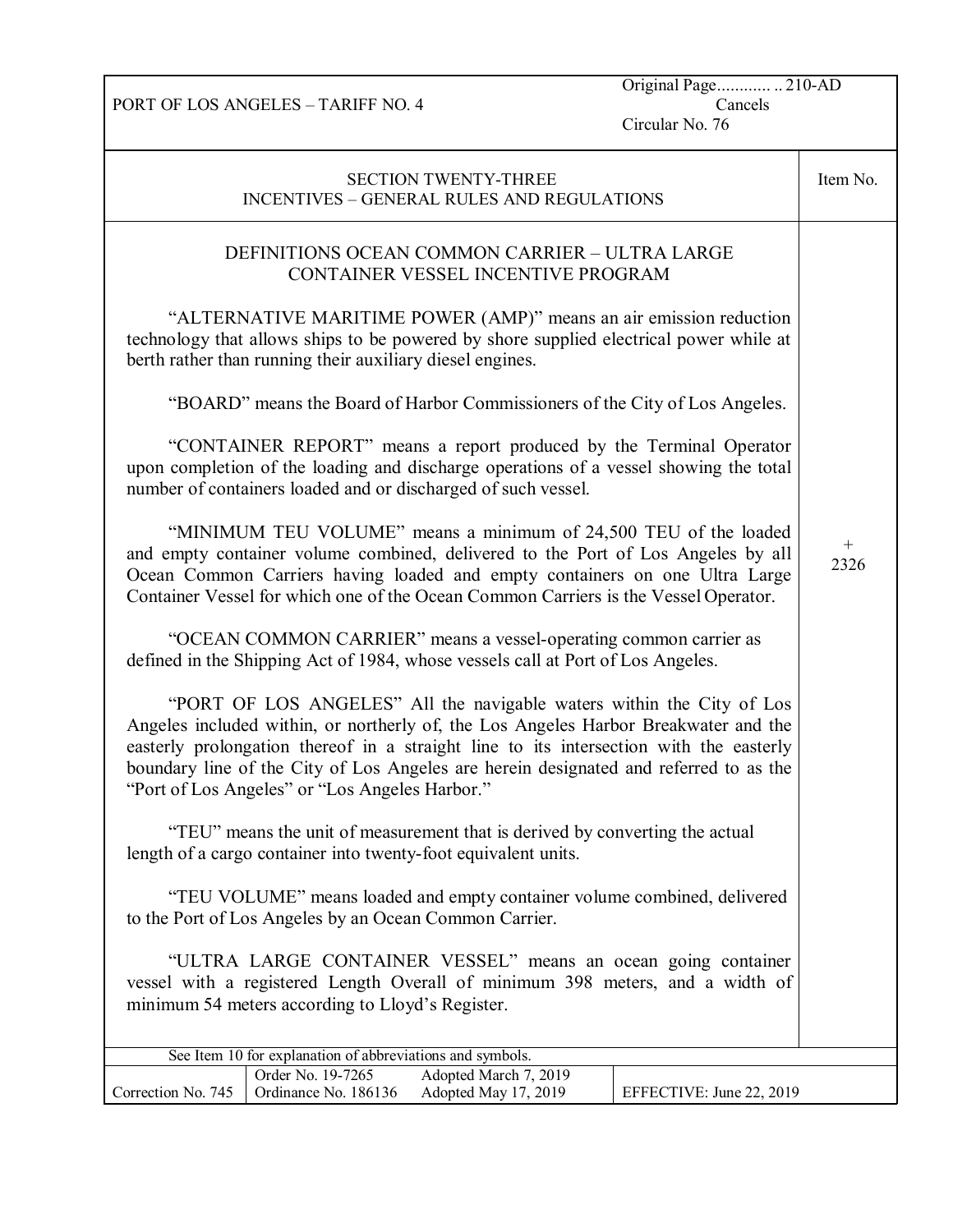|                               | <b>PORT OF LOS ANGELES - TARIFF NO. 4</b>                 |                                                                                                                                                                                                                                                                                                                                                                                                                                                                                                                                                                                                                                                                                                                                                                                                                                                                                                                                                                                                                                                                                                                                                                                                                                                                                                                 | Original Page210-AE<br>Cancels<br>Circular No. 76                                                                                                                                                                                                                                                                                                                                                                                           |                                       |
|-------------------------------|-----------------------------------------------------------|-----------------------------------------------------------------------------------------------------------------------------------------------------------------------------------------------------------------------------------------------------------------------------------------------------------------------------------------------------------------------------------------------------------------------------------------------------------------------------------------------------------------------------------------------------------------------------------------------------------------------------------------------------------------------------------------------------------------------------------------------------------------------------------------------------------------------------------------------------------------------------------------------------------------------------------------------------------------------------------------------------------------------------------------------------------------------------------------------------------------------------------------------------------------------------------------------------------------------------------------------------------------------------------------------------------------|---------------------------------------------------------------------------------------------------------------------------------------------------------------------------------------------------------------------------------------------------------------------------------------------------------------------------------------------------------------------------------------------------------------------------------------------|---------------------------------------|
|                               |                                                           | <b>SECTION TWENTY-THREE</b><br>INCENTIVES - GENERAL RULES AND REGULATIONS                                                                                                                                                                                                                                                                                                                                                                                                                                                                                                                                                                                                                                                                                                                                                                                                                                                                                                                                                                                                                                                                                                                                                                                                                                       |                                                                                                                                                                                                                                                                                                                                                                                                                                             | Item No.                              |
| <b>Executive Director.</b>    |                                                           | an operator other than the one listed in Lloyd's Register. Upon review of this<br>information, the Port may amend its initial determination at the sole discretion of the                                                                                                                                                                                                                                                                                                                                                                                                                                                                                                                                                                                                                                                                                                                                                                                                                                                                                                                                                                                                                                                                                                                                       | "VESSEL OPERATOR" shall be determined by the Port by reference to Lloyd's<br>Register. Any operator disagreeing with this determination shall have 30 days from<br>notice of this determination to submit documentation that a vessel is in fact operated by                                                                                                                                                                                | $\hspace{0.1mm} +$<br>2326<br>(Cont.) |
| (a)<br>(b)<br>of Los Angeles. | Container Vessel Incentive under this Tariff item.        | OCEAN COMMON CARRIER - ULTRA LARGE CONTAINER VESSEL<br>INCENTIVE PROGRAM AND ELIGIBILITY REQUIREMENTS<br>to the eligible Ocean Common Carrier shall be limited to the TEU Volume of one Ultra<br>Large Container Vessel for which the Ocean Common Carrier is the Vessel Operator,<br>Ocean Common Carrier can receive under this item shall not exceed \$150,000, and is<br>limited to one of the Ocean Common Carrier's Ultra Large Container Vessels this<br>Ocean Common Carrier operates on behalf of itself, and limited to one vessel visit of<br>that Ultra Large Container Vessel at the Port of Los Angeles.<br>An Ocean Common Carrier that previously received a financial incentive<br>from the Harbor Department, directly, or indirectly through a previously Board<br>approved permit amendment providing a cost reduction to that Ocean Common Carrier<br>Ocean Common Carriers that merged their container shipping operations into a<br>newly formed or existing Ocean Common Carrier shall be eligible for this incentive<br>program, unless one or more of the now merged Ocean Common Carriers previously<br>a previous Board approved permit amendment providing a cost reduction to that Ocean<br>Common Carrier to handle one of its Ultra Large Container Vessel operated at the Port | An Ocean Common Carrier is eligible to receive a \$10 per loaded TEU that<br>the Ocean Common Carrier delivered on its behalf to the Port of Los Angeles. Payment<br>and where the Minimum TEU Volume requirement was met. The maximum payment an<br>to handle an Ultra Large Container Vessel shall not be eligible to receive an Ultra Large<br>received a financial incentive from the Harbor Department directly, or indirectly through | $^{+}$<br>2327                        |
|                               | See Item 10 for explanation of abbreviations and symbols. |                                                                                                                                                                                                                                                                                                                                                                                                                                                                                                                                                                                                                                                                                                                                                                                                                                                                                                                                                                                                                                                                                                                                                                                                                                                                                                                 |                                                                                                                                                                                                                                                                                                                                                                                                                                             |                                       |
| Correction No. 746            | Order No. 19-7265<br>Ordinance No. 186136                 | Adopted March 7, 2019<br>Adopted May 17, 2019                                                                                                                                                                                                                                                                                                                                                                                                                                                                                                                                                                                                                                                                                                                                                                                                                                                                                                                                                                                                                                                                                                                                                                                                                                                                   | EFFECTIVE: June 22, 2019                                                                                                                                                                                                                                                                                                                                                                                                                    |                                       |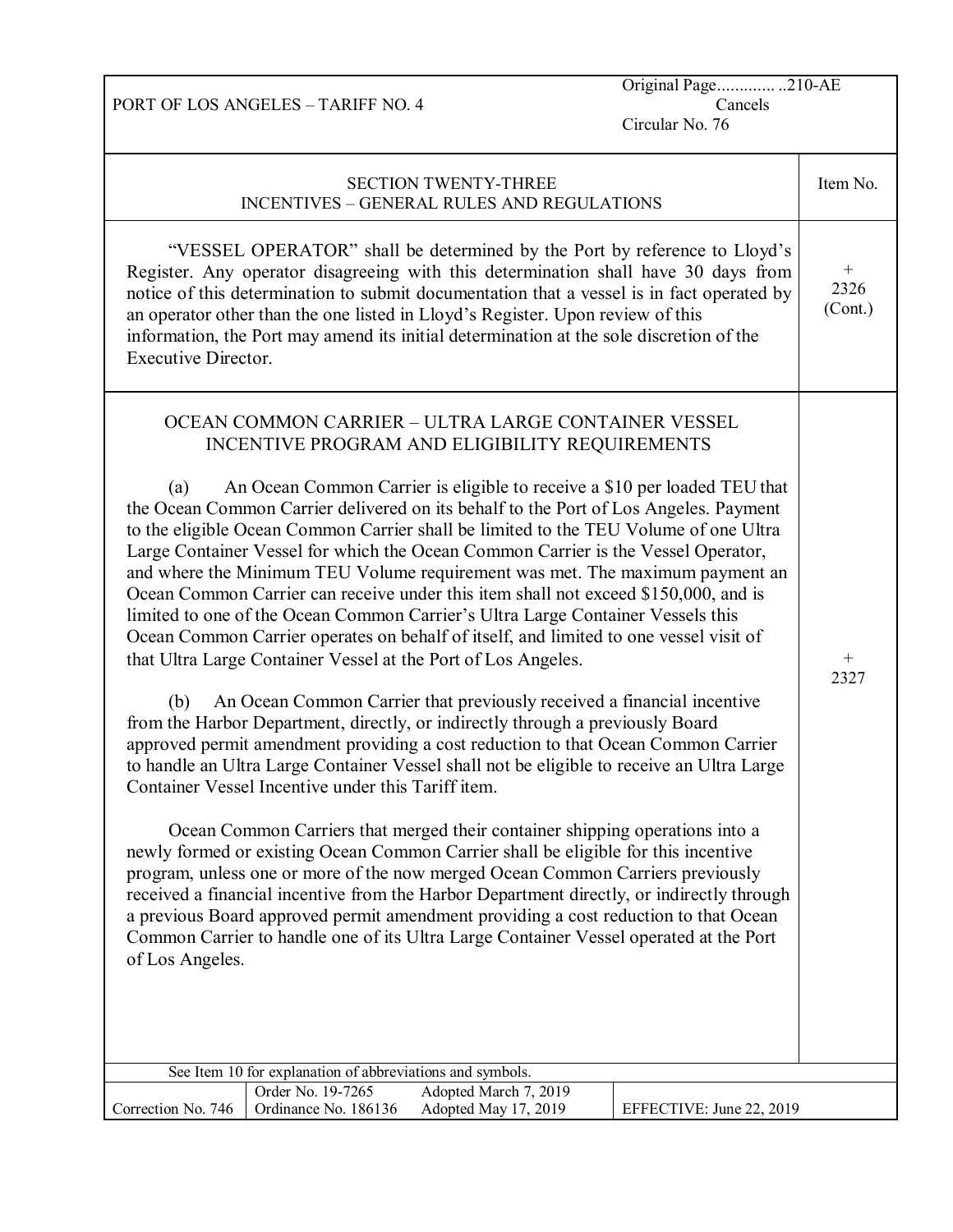PORT OF LOS ANGELES – TARIFF NO. 4

Original Page............. ..210-AF Cancels

Circular No. 76

| <b>SECTION TWENTY-THREE</b><br><b>INCENTIVES - GENERAL RULES AND REGULATIONS</b>                                                                                                                                                                                                                                                                                                                                                                                                                                                                                                                                                                                                                                                                                                                                                                                                                                                                                                                                                                                                                                                                                                                                                                                                                                                                                                                                                                                                                                                                                                                                                                                                                                                                                                                                                                                                                                                                                                                                                                                                                                                                                                                                                                                             | Item No.                  |
|------------------------------------------------------------------------------------------------------------------------------------------------------------------------------------------------------------------------------------------------------------------------------------------------------------------------------------------------------------------------------------------------------------------------------------------------------------------------------------------------------------------------------------------------------------------------------------------------------------------------------------------------------------------------------------------------------------------------------------------------------------------------------------------------------------------------------------------------------------------------------------------------------------------------------------------------------------------------------------------------------------------------------------------------------------------------------------------------------------------------------------------------------------------------------------------------------------------------------------------------------------------------------------------------------------------------------------------------------------------------------------------------------------------------------------------------------------------------------------------------------------------------------------------------------------------------------------------------------------------------------------------------------------------------------------------------------------------------------------------------------------------------------------------------------------------------------------------------------------------------------------------------------------------------------------------------------------------------------------------------------------------------------------------------------------------------------------------------------------------------------------------------------------------------------------------------------------------------------------------------------------------------------|---------------------------|
| OCEAN COMMON CARRIER - ULTRA LARGE CONTAINER VESSEL<br>INCENTIVE PROGRAM AND ELIGIBILITY REQUIREMENTS -- Continued<br>In order for the Ocean Common Carrier to be entitled to receive payments<br>(c)<br>under this program, the Ocean Common Carrier or their agent shall be required to:<br>1. Transmit electronically to the Harbor Department the manifest and<br>container information in accordance with the schedule provided in Item No 2325.<br>This electronic transmission shall be through preapproved contractual EDI<br>procedures or through other procedures and formats approved by the Executive<br>Director.<br>2. Meet the requirements of the Vessel Speed Reduction Program provided in<br>Section Twenty, Item No. 2045 during this Ultra Large Container Vessel's call at<br>the Port of Los Angeles.<br>3. Use AMP or equivalent emissions reduction technology during this Ultra<br>Large Container Vessel's call at the Port of Los Angeles.<br>The Port of Los Angeles shall, within (30) days of receipt of the TEU<br>(d)<br>Volumes delivered by an individual Ocean Common Carrier of one of its Ultra Large<br>Container Vessels it operated at the Port of Los Angeles, determine the actual<br>monetary payment the eligible Ocean Common Carrier is entitled to receive by<br>reconciling the following:<br>1. Ocean Common Carrier data according to Item No. 255<br>2. The Terminal Operator supplied Container Report<br>An Ocean Common Carrier potentially entitled to payment under this incentive<br>program shall submit a written request for payment, directed to the Executive Director<br>within (60) days of the Ultra Large Container Vessel arrival at the Port of Los Angeles.<br>Payments made under this program, if any, shall be paid in one-time, lump-sum<br>payments. The determination as to whether an Ocean Common Carrier is entitled to<br>receive an incentive payment under this program and the amount of such payment shall<br>be resolved by the Executive Director at his or her sole discretion. To be paid an<br>incentive, the Ocean Common Carrier must have filed a Los Angeles Business Tax<br>Registration Certificate and federal tax form W-9 or form W-8BEN with the Port of Los<br>Angeles. | $^{+}$<br>2327<br>(Cont.) |
| See Item 10 for explanation of abbreviations and symbols.<br>Adopted March 7, 2019<br>Order No. 19-7265                                                                                                                                                                                                                                                                                                                                                                                                                                                                                                                                                                                                                                                                                                                                                                                                                                                                                                                                                                                                                                                                                                                                                                                                                                                                                                                                                                                                                                                                                                                                                                                                                                                                                                                                                                                                                                                                                                                                                                                                                                                                                                                                                                      |                           |
| Correction No. 747<br>Ordinance No. 186136<br>Adopted May 17, 2019<br>EFFECTIVE: June 22, 2019                                                                                                                                                                                                                                                                                                                                                                                                                                                                                                                                                                                                                                                                                                                                                                                                                                                                                                                                                                                                                                                                                                                                                                                                                                                                                                                                                                                                                                                                                                                                                                                                                                                                                                                                                                                                                                                                                                                                                                                                                                                                                                                                                                               |                           |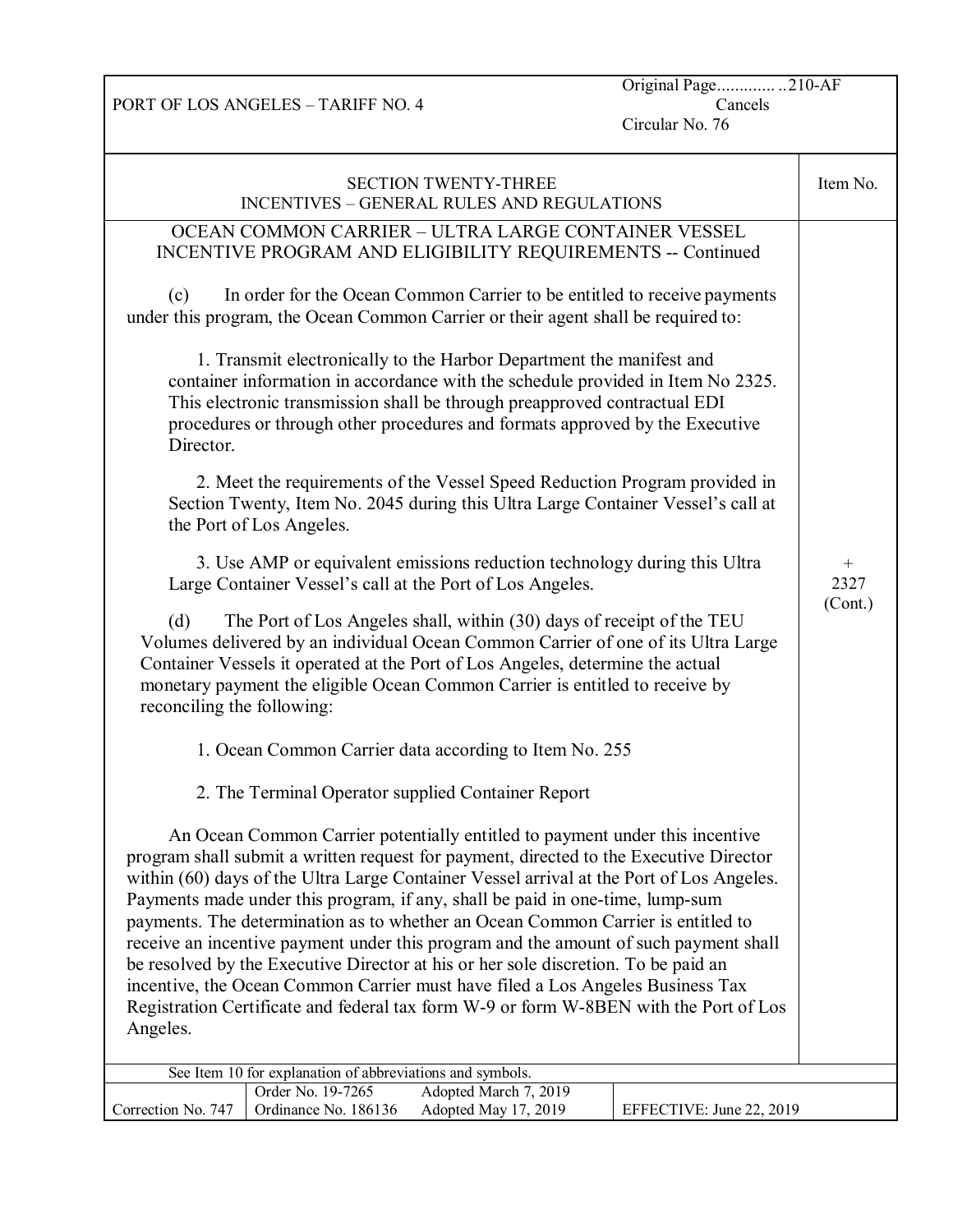|                                                                                                                                                                                                                                                                                                                                                                                                                                                                                                                                                                                                                                                  | PORT OF LOS ANGELES - TARIFF NO. 4                                             |                                                                                                                                                                                                                                                                                                                                                                        | Original Page 210-AG<br>Cancels          |                           |
|--------------------------------------------------------------------------------------------------------------------------------------------------------------------------------------------------------------------------------------------------------------------------------------------------------------------------------------------------------------------------------------------------------------------------------------------------------------------------------------------------------------------------------------------------------------------------------------------------------------------------------------------------|--------------------------------------------------------------------------------|------------------------------------------------------------------------------------------------------------------------------------------------------------------------------------------------------------------------------------------------------------------------------------------------------------------------------------------------------------------------|------------------------------------------|---------------------------|
|                                                                                                                                                                                                                                                                                                                                                                                                                                                                                                                                                                                                                                                  |                                                                                |                                                                                                                                                                                                                                                                                                                                                                        | Original Page210A<br>And Circular No. 76 |                           |
|                                                                                                                                                                                                                                                                                                                                                                                                                                                                                                                                                                                                                                                  |                                                                                | <b>SECTION TWENTY-THREE</b><br><b>INCENTIVES - GENERAL RULES AND REGULATIONS</b>                                                                                                                                                                                                                                                                                       |                                          | Item No.                  |
| (e)                                                                                                                                                                                                                                                                                                                                                                                                                                                                                                                                                                                                                                              | the City of Los Angeles Board of Harbor Commissioners.                         | OCEAN COMMON CARRIER - ULTRA LARGE CONTAINER VESSEL<br>INCENTIVE PROGRAM AND ELIGIBILITY REQUIREMENTS -- Continued<br>The Ocean Common Carrier - Ultra Large Container Vessel Incentive<br>Program under Item No. 2327 shall remain valid for minimum period of one 12 month<br>period commencing on March 1, 2019, and continue until terminated at the discretion of |                                          | $^{+}$<br>2327<br>(Cont.) |
|                                                                                                                                                                                                                                                                                                                                                                                                                                                                                                                                                                                                                                                  |                                                                                | DEFINITIONS CRUISE VESSEL INCENTIVE PROGRAM                                                                                                                                                                                                                                                                                                                            |                                          |                           |
| shall apply:                                                                                                                                                                                                                                                                                                                                                                                                                                                                                                                                                                                                                                     |                                                                                | For purposes of Item 2330, Item 2335, and Item 2340 the following definitions                                                                                                                                                                                                                                                                                          |                                          |                           |
|                                                                                                                                                                                                                                                                                                                                                                                                                                                                                                                                                                                                                                                  | through August $31st$ of the following calendar year.                          | "Cruise Year" is defined as the twelve month period beginning September 1st                                                                                                                                                                                                                                                                                            |                                          |                           |
| "Cruise Vessel Operator" shall be determined by the Port in reference to the<br>operator listed in the Lloyds Register of Ships or the parent of a wholly owned subsidiary<br>which is listed as the operator in the Lloyds Register of Ships. Any Cruise Vessel<br>Operator disagreeing with this determination shall have 30 days from notice of this<br>determination to submit documents that a vessel is in fact operated by an operator other<br>than the one listed in Lloyd's Register of Ships. Upon review of this information, the Port<br>may amend its initial determination at the exclusive discretion of the Executive Director. |                                                                                |                                                                                                                                                                                                                                                                                                                                                                        |                                          |                           |
| "Summer Season" is defined as the four month period beginning May 15th<br>through September 15th during the same calendar year.                                                                                                                                                                                                                                                                                                                                                                                                                                                                                                                  |                                                                                |                                                                                                                                                                                                                                                                                                                                                                        |                                          |                           |
|                                                                                                                                                                                                                                                                                                                                                                                                                                                                                                                                                                                                                                                  |                                                                                |                                                                                                                                                                                                                                                                                                                                                                        |                                          |                           |
|                                                                                                                                                                                                                                                                                                                                                                                                                                                                                                                                                                                                                                                  | See Item 10 for explanation of abbreviations and symbols.<br>Order No. 19-7265 | Adopted March 7, 2019                                                                                                                                                                                                                                                                                                                                                  |                                          |                           |
| Correction No. 748                                                                                                                                                                                                                                                                                                                                                                                                                                                                                                                                                                                                                               | Ordinance No. 186136                                                           | Adopted May 17, 2019                                                                                                                                                                                                                                                                                                                                                   | EFFECTIVE: June 22, 2019                 |                           |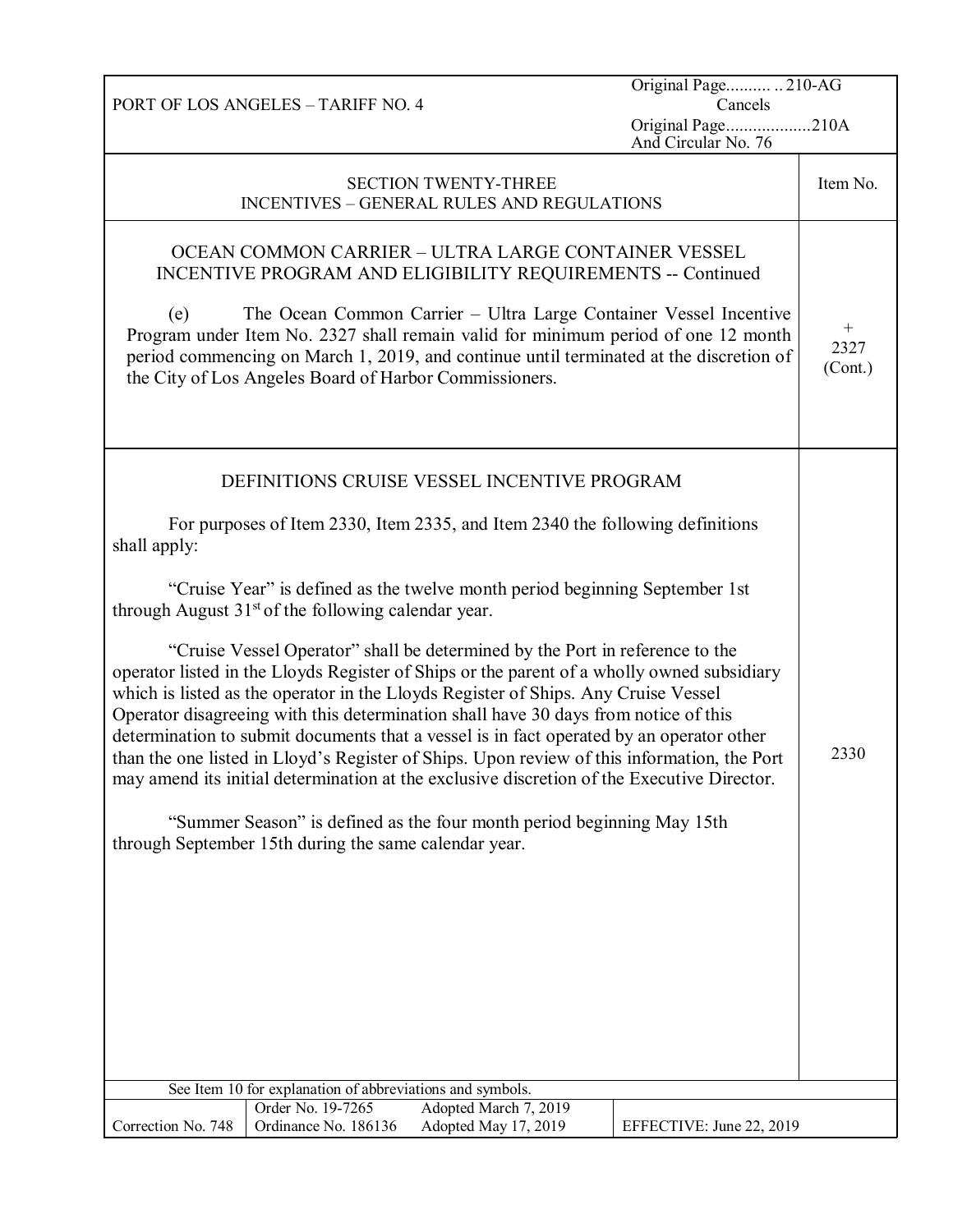| PORT OF LOS ANGELES - TARIFF NO. 4<br>Original Page  210B<br>Cancels<br>Circular No. 70                                                                                                                                                                                                                                                                                                                                                                                                                                                                                                                                                                                                                                                                                                                                                                                                                                                                             |                              |          |  |
|---------------------------------------------------------------------------------------------------------------------------------------------------------------------------------------------------------------------------------------------------------------------------------------------------------------------------------------------------------------------------------------------------------------------------------------------------------------------------------------------------------------------------------------------------------------------------------------------------------------------------------------------------------------------------------------------------------------------------------------------------------------------------------------------------------------------------------------------------------------------------------------------------------------------------------------------------------------------|------------------------------|----------|--|
| <b>SECTION TWENTY-THREE</b><br><b>INCENTIVES - GENERAL RULES AND REGULATIONS</b>                                                                                                                                                                                                                                                                                                                                                                                                                                                                                                                                                                                                                                                                                                                                                                                                                                                                                    |                              | Item No. |  |
| CRUISE VESSEL INCENTIVE PROGRAM                                                                                                                                                                                                                                                                                                                                                                                                                                                                                                                                                                                                                                                                                                                                                                                                                                                                                                                                     |                              |          |  |
| Commencing on September 20, 2016, the Cruise Vessel Incentive Program will be based<br>upon the number of revenue generating cruise passengers handled by a Cruise Vessel Operator per<br>Cruise Year at the Port of Los Angeles.                                                                                                                                                                                                                                                                                                                                                                                                                                                                                                                                                                                                                                                                                                                                   |                              |          |  |
| Number of cruise passengers<br>Incentive per call<br>per cruise year<br>25,000 - 49,999<br>\$5,000.00<br>50,000 - 99,999<br>\$6,000.00<br>100,000 - 149,999<br>\$7,000.00<br>150,000 - 199,999<br>\$8,000.00<br>200,000 - 249,999<br>\$9,000.00<br>250,000 - 299,999<br>\$10,000.00                                                                                                                                                                                                                                                                                                                                                                                                                                                                                                                                                                                                                                                                                 |                              |          |  |
| 300,000 - 349,000<br>\$11,000.00<br>$350,000 +$<br>\$12,000.00                                                                                                                                                                                                                                                                                                                                                                                                                                                                                                                                                                                                                                                                                                                                                                                                                                                                                                      |                              |          |  |
| To participate, a Cruise Vessel Operator will provide a list of all cruise brands and cruise<br>lines that are eligible to qualify for the Cruise Vessel Incentive. Volumes will be calculated to<br>include all cruise brands or cruise lines identified by the Cruise Vessel Operator as being eligible.<br>Cruise Vessel Operators shall submit invoices to the Port for the prior Cruise Year for the<br>Cruise Vessel Incentive Program on or before December 31st of the following Cruise Year. The<br>incentive amount will be paid out upon receipt of an invoice from the Cruise Vessel Operator and<br>verification of the incentive amount claimed by the Port of Los Angeles. The Port of Los Angeles<br>will provide each Cruise Vessel Operator receiving payments under this program, if any, with<br>reconciliation sixty days after receipt of invoice. Payments made under this program, if any, shall<br>be paid in a one-time lump sum payment. |                              |          |  |
| If a Cruise Vessel Operator sells a cruise brand or cruise line, buys a cruise brand or cruise<br>line, or starts a new cruise brand or cruise line, the eligibility of the cruise brand or cruise line<br>under the Cruise Vessel Incentive Program will be determined based on the closing date of the<br>transaction as to whether such cruise brands or cruise lines were owned by the Cruise Vessel<br>Operator at the time the incentive is claimed.                                                                                                                                                                                                                                                                                                                                                                                                                                                                                                          |                              |          |  |
| SUMMER SEASON INCENTIVE                                                                                                                                                                                                                                                                                                                                                                                                                                                                                                                                                                                                                                                                                                                                                                                                                                                                                                                                             |                              |          |  |
| Any Cruise Vessel Operator that has more than 10 vessel calls during the summer season<br>will receive \$5000 per vessel call. If the Cruise Vessel Operator qualifies for the Cruise Vessel<br>Incentive Program, the Summer Season Incentive would be in addition to the Cruise Vessel<br>Incentive.                                                                                                                                                                                                                                                                                                                                                                                                                                                                                                                                                                                                                                                              |                              |          |  |
| See Item 10 for explanation of abbreviations and symbols.                                                                                                                                                                                                                                                                                                                                                                                                                                                                                                                                                                                                                                                                                                                                                                                                                                                                                                           |                              |          |  |
| Order No. 16-7208<br>Adopted September 15, 2016<br>Correction No. 701<br>Ordinance No. 184562<br>Adopted November 9, 2016                                                                                                                                                                                                                                                                                                                                                                                                                                                                                                                                                                                                                                                                                                                                                                                                                                           | EFFECTIVE: December 24, 2016 |          |  |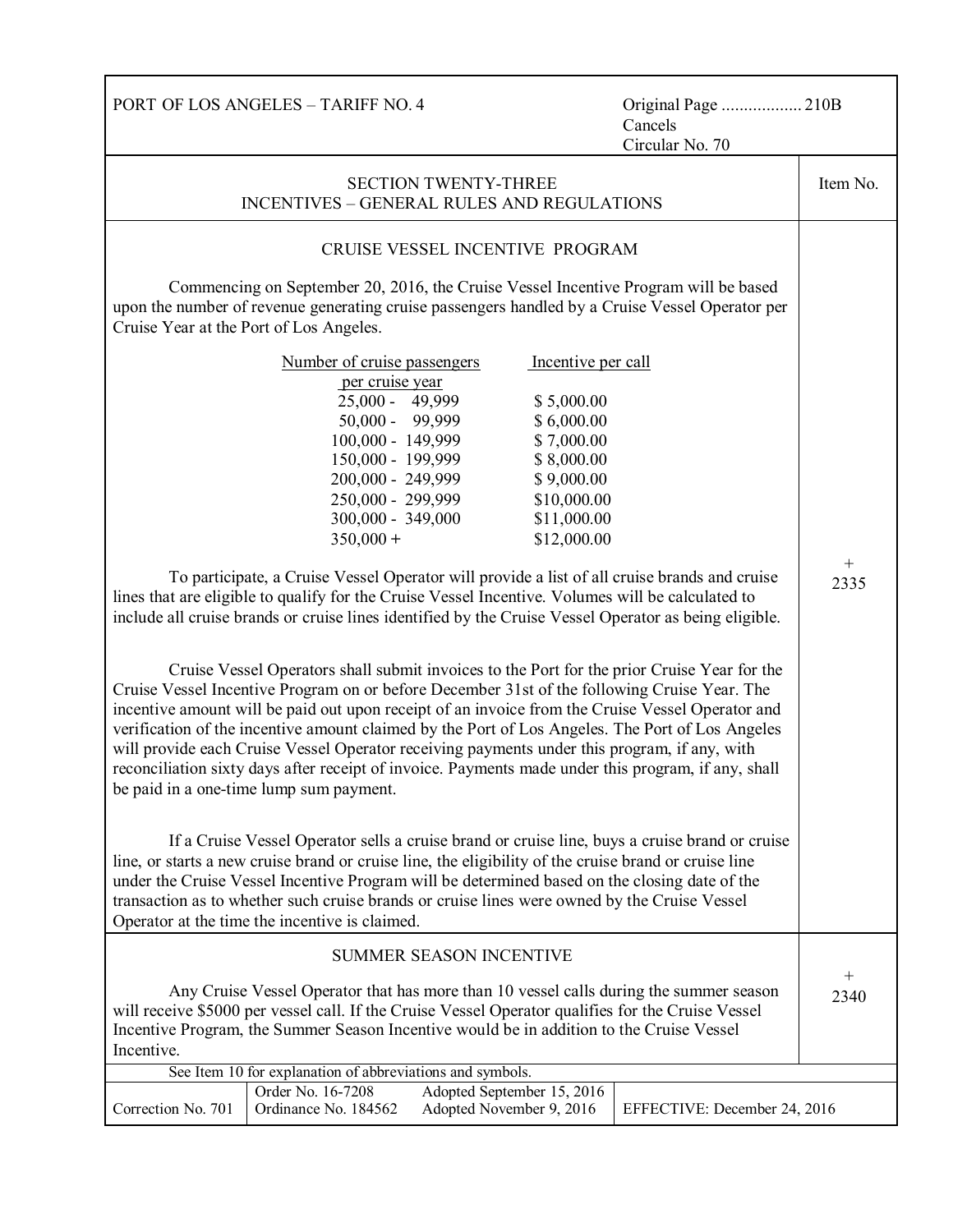PORT OF LOS ANGELES – TARIFF NO. 4 Original Page..............................210C SECTION TWENTY-THREE INCENTIVES – GENERAL RULES AND REGULATIONS Item No. CONTAINER TERMINAL TENANT TRUCK TURN TIME INCENTIVE PROGRAM **DEFINITIONS** "CONTAINER TERMINAL TENANT" An entity that has entered into and is a Tenant in Good Standing under a current permit or lease with the City of Los Angeles for use and occupancy of property and facilities at the Port of Los Angeles that load and unload cargo containers onto or from ocean-going vessels. They are the legal entity approved as tenants under the following Harbor Department Permits: Permit No. 999, Permit No. 787, Permit No 881, Permit No. 692, Permit No. 888, Permit No. 733, and Permit No. 827. "FINANCIAL INCENTIVE" The amount of money due a Container Terminal Tenant under the terms of this Program. "INCENTIVE PERIOD" The period of time a Container Terminal Tenant is eligible to receive a Financial Incentive under this Program shall begin February 1, 2021 and shall continue through January 31, 2022, and continue thereafter until terminated at the discretion of the City of Los Angeles Board of Harbor Commissioners by Order of the Board. "IN GATE AND OUT GATE" The beginning and end mark of a truck's transit through each Container Terminal Tenant's facility. "PORT OF LOS ANGELES" has the meaning in Item  $100(g)$  of this Tariff. "PORT OPTIMIZER™" A privately developed digital supply chain data platform that provides channeled access visibility to supply chain stakeholders for the purpose of enhancing cargo movement (see [https://www.portoflosangeles.org/business/supply-chain/port](https://www.portoflosangeles.org/business/supply-chain/port-optimizer%E2%84%A2)[optimizer%E2%84%A2\)](https://www.portoflosangeles.org/business/supply-chain/port-optimizer%E2%84%A2). "TENANT IN GOOD STANDING as defined in Section III of the Port of Los Angeles Leasing Policy, adopted by the Board of Harbor Commissioners on August 8, 2013 and available at <https://www.portoflosangeles.org/business/leasing-property> or upon request. "TRUCK TURN TIME" The period of time it takes a truck driver to enter, pickup and/or drop off a shipping container and exit a Container Terminal Tenant's facility as reported through Port Optimizer™. The In Gate located at the entrance and the Out Gate located at the exit of each Terminal Tenant's facility will mark the beginning and ending of a truck's turn time for purposes of this Program. "TRUCK TURN TIME AVERAGE" A report produced by Port Optimizer™ showing the average Truck Turn Time for a calendar month of a Container Terminal Tenant. "TRUCK TURN TIME BASELINE" A Container Terminal Tenant's average Truck Turn Time for each quarter respectively (the first quarter beginning January 1, 2020) as provided by the Container Terminal Tenant for calendar year 2020, subject to verification by the Harbor Department. The Truck Turn Baseline for each Container Terminal Tenant in subsequent calendar years shall be each Container Terminal Tenant's previous year's quarterly Truck Turn Time averages as reported through Port Optimizer™. The quarter in all years shall begin on January 1st of each year.  $+$ 2345 See Item 10 for explanation of abbreviations and symbols. Correction No. 757 Order No. 21-7288 Adopted January 14, 2021 Ordinance No. 186953 Adopted April 7, 2021 EFFECTIVE: May 26, 2021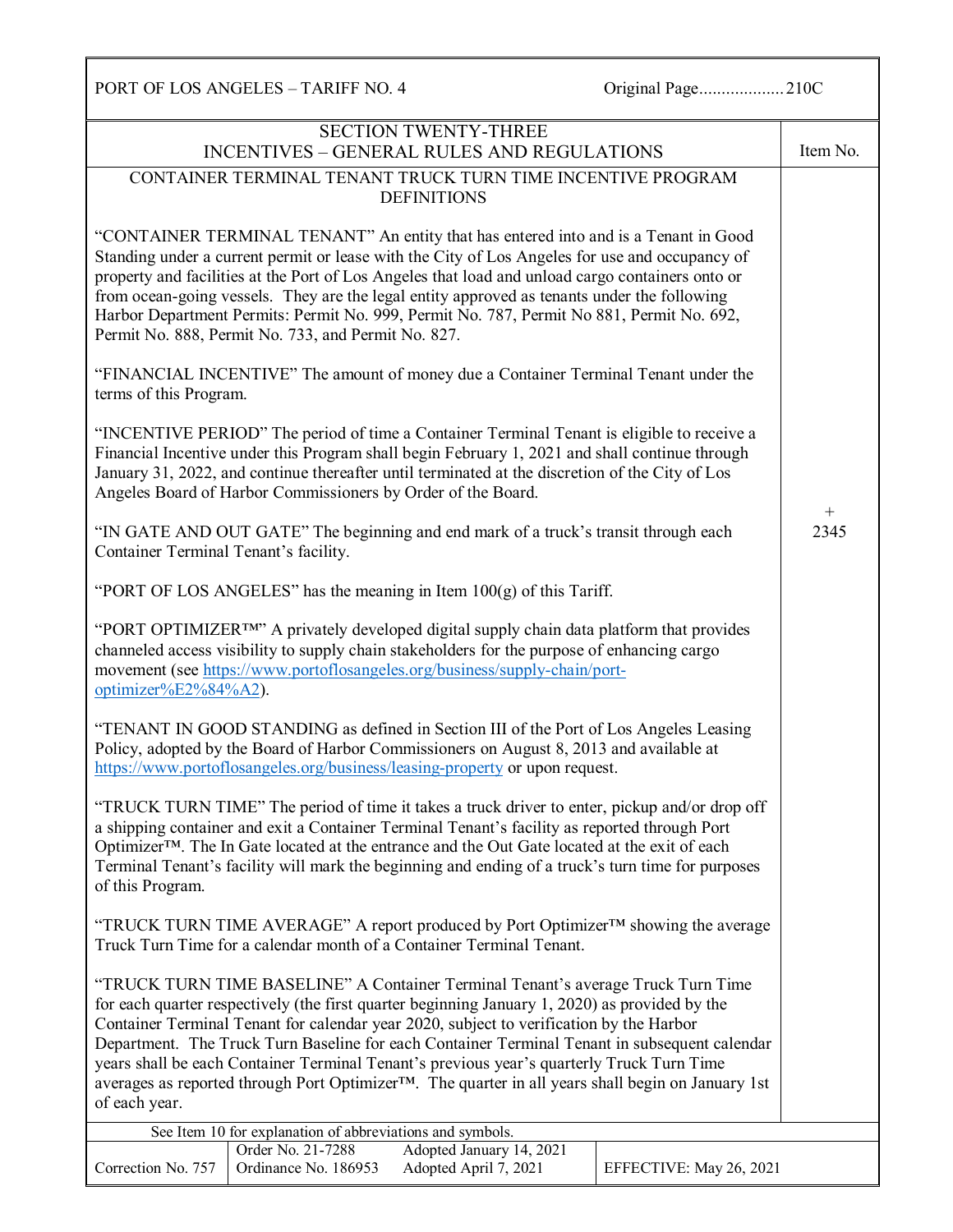PORT OF LOS ANGELES – TARIFF NO. 4 Original Page........................210D

| <b>SECTION TWENTY-THREE</b><br><b>INCENTIVES - GENERAL RULES AND REGULATIONS</b>                                                                                                                                                                                                                                                                                                                                                                                                                                                                                                      |                |  |  |  |
|---------------------------------------------------------------------------------------------------------------------------------------------------------------------------------------------------------------------------------------------------------------------------------------------------------------------------------------------------------------------------------------------------------------------------------------------------------------------------------------------------------------------------------------------------------------------------------------|----------------|--|--|--|
| CONTAINER TERMINAL TENANT TRUCK TURN TIME INCENTIVE PROGRAM AND<br>ELIGIBILITY REQUIREMENTS                                                                                                                                                                                                                                                                                                                                                                                                                                                                                           |                |  |  |  |
| The Container Terminal Tenant Truck Turn Time Incentive Program (Program) shall commence<br>on February 1, 2021 and shall remain in effect at least through January 31, 2022, and continue<br>thereafter until terminated at the discretion of the City of Los Angeles Board of Harbor<br>Commissioners (Board) by Order of the Board. During the Incentive Period, the Harbor<br>Department shall provide Port of Los Angeles' Container Terminal Tenants a Financial Incentive<br>for maintaining or decreasing Truck Turn Time at their respective facilities as set forth herein. |                |  |  |  |
| A Container Terminal Tenant is eligible to receive a Financial Incentive for maintaining a<br>a)<br>Truck Turn Time Average of thirty-five (35) minutes or less during any calendar month<br>within the Incentive Period as set forth hereunder.                                                                                                                                                                                                                                                                                                                                      |                |  |  |  |
| b) A Container Terminal Tenant is eligible to receive a Financial Incentive for improving its<br>Truck Turn Time Average over its corresponding quarterly Truck Turn Time Baseline<br>related to the number of Twenty-foot Equivalent Units (TEU) moved by drayage truck<br>(truck) through its In Gate and/or Out Gate during any calendar month within the<br>Incentive Period as set forth hereunder.                                                                                                                                                                              | $^{+}$<br>2346 |  |  |  |
| The Financial incentive shall be calculated in connection to the number of TEUs moved<br>$\mathbf{c})$<br>by truck through a participating Container Terminal Tenant's In Gate and/or Out Gate on<br>a calendar month basis.                                                                                                                                                                                                                                                                                                                                                          |                |  |  |  |
| Financial Incentive under the Program:<br>d)                                                                                                                                                                                                                                                                                                                                                                                                                                                                                                                                          |                |  |  |  |
| Financial Incentive Amount.<br>$\mathbf{I}$ .                                                                                                                                                                                                                                                                                                                                                                                                                                                                                                                                         |                |  |  |  |
| A Container Terminal Tenant that achieves a Truck Turn Time Average of thirty-<br>a.<br>five (35) minutes or less shall be eligible to receive a Financial Incentive of \$3.00<br>per TEU moved by truck through its In Gate and/or Out Gate.                                                                                                                                                                                                                                                                                                                                         |                |  |  |  |
| b. A Container Terminal Tenant that improves its Truck Turn Time Average in<br>terms of its percentage improvement from its Container Terminal Tenant's Truck<br>Turn Time Baseline shall be eligible to receive a Financial Incentive in<br>accordance with the below schedule:                                                                                                                                                                                                                                                                                                      |                |  |  |  |
|                                                                                                                                                                                                                                                                                                                                                                                                                                                                                                                                                                                       |                |  |  |  |
|                                                                                                                                                                                                                                                                                                                                                                                                                                                                                                                                                                                       |                |  |  |  |
|                                                                                                                                                                                                                                                                                                                                                                                                                                                                                                                                                                                       |                |  |  |  |
|                                                                                                                                                                                                                                                                                                                                                                                                                                                                                                                                                                                       |                |  |  |  |
| See Item 10 for explanation of abbreviations and symbols.                                                                                                                                                                                                                                                                                                                                                                                                                                                                                                                             |                |  |  |  |
| Order No. 21-7288<br>Adopted January 14, 2021<br>Correction No. 758<br>Ordinance No. 186953<br>Adopted April 7, 2021<br>EFFECTIVE: May 26, 2021                                                                                                                                                                                                                                                                                                                                                                                                                                       |                |  |  |  |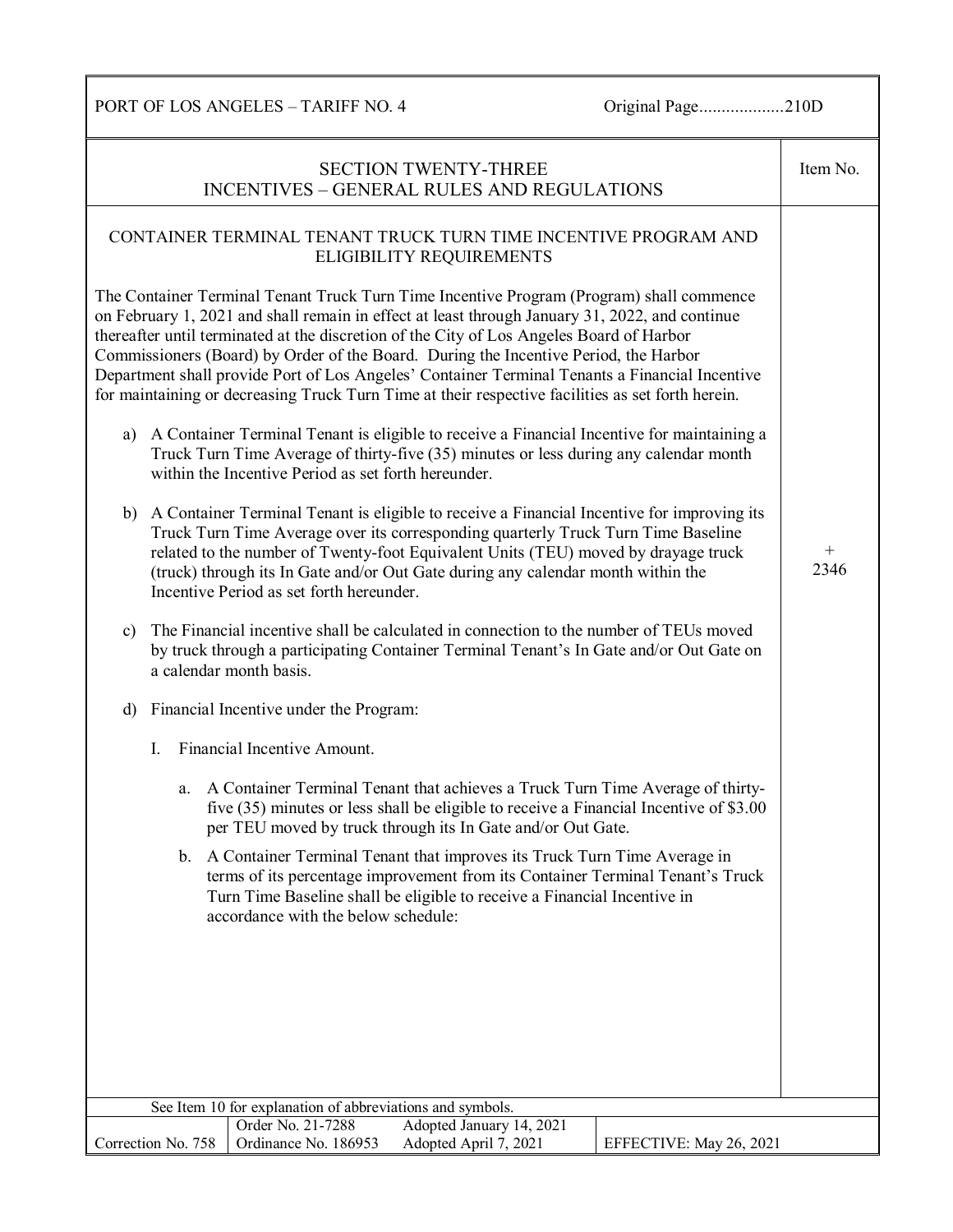PORT OF LOS ANGELES – TARIFF NO. 4 Original Page................... 210E

## SECTION TWENTY-THREE INCENTIVES – GENERAL RULES AND REGULATIONS Item No. CONTAINER TERMINAL TENANT TRUCK TURN TIME INCENTIVE PROGRAM AND ELIGIBILITY REQUIREMENTS – Continued Truck Turn Time Improvement Payout Schedule **Truck Turn Time Percentage Improvement Incentive Amount per TEU**  $5\%$  \$0.50 6% \$0.65 7% \$0.80 8% \$0.95 9% \$1.10 10% \$1.25 11% \$1.40 12% \$1.55 13% \$1.70 14%  $$1.85$  $15\%$   $$2.00$ 16% \$2.15  $17\%$  \$2.30 18% \$2.45 19% \$2.60 20% \$2.75 II. Calculating Truck Turn Time Improvement. The Harbor Department at the end of each calendar month of the Incentive Period shall compare each Container Terminal Tenant's monthly Truck Turn Time Average against its relevant quarterly Truck Turn Time Baseline to determine the percentage improvement (i.e., reduction of Truck Turn Time Average) each Terminal Tenant has achieved, if any. Should a Container Terminal Tenant make an improvement making it eligible for a Financial Incentive, that Container Terminal Tenant shall receive payment which shall be made no sooner than thirty (30) days after end of the month for which a Container Terminal Tenant has achieved the qualifying improvement subject to the conditions below: a. The Financial Incentive under this Program is contingent upon and subject to the following: 1) A Container Terminal Tenant must be a Tenant in Good Standing for any calendar month the Container Terminal Tenant achieves qualifying Truck Turn Times under the Program, to receive a Financial Incentive.  $+$ 2346 (Cont.) See Item 10 for explanation of abbreviations and symbols. Correction No. 759 Order No. 21-7288 Adopted January 14, 2021 Ordinance No. 186953 Adopted April 7, 2021 EFFECTIVE: May 26, 2021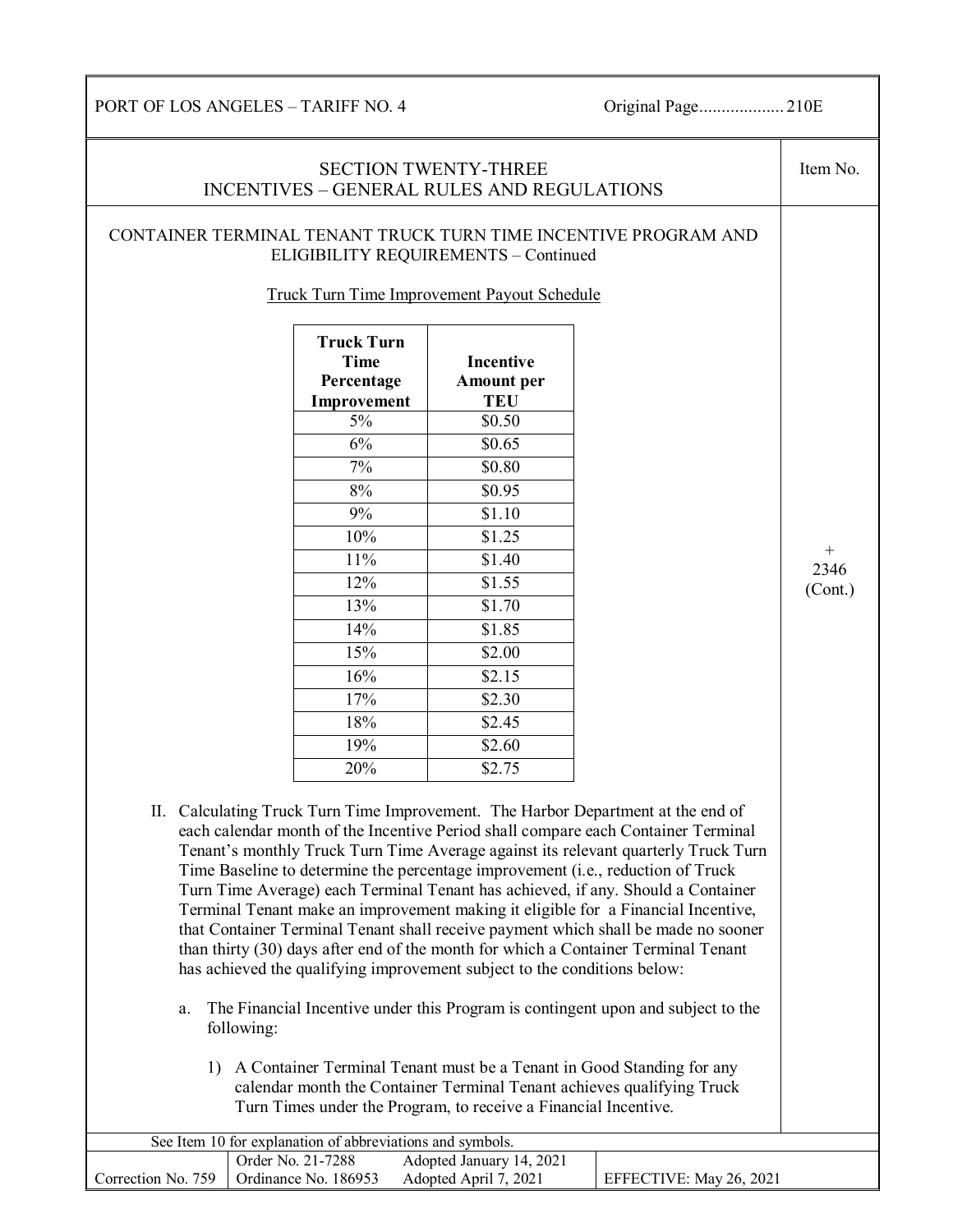PORT OF LOS ANGELES – TARIFF NO. 4 Original Page................... 210F

| <b>SECTION TWENTY-THREE</b><br><b>INCENTIVES - GENERAL RULES AND REGULATIONS</b>                                                                                                                                                                                                                                                                                                                                                                                                                                                                                                                                                                                                                    | Item No.                  |
|-----------------------------------------------------------------------------------------------------------------------------------------------------------------------------------------------------------------------------------------------------------------------------------------------------------------------------------------------------------------------------------------------------------------------------------------------------------------------------------------------------------------------------------------------------------------------------------------------------------------------------------------------------------------------------------------------------|---------------------------|
| CONTAINER TERMINAL TENANT TRUCK TURN TIME INCENTIVE PROGRAM AND<br>ELIGIBILITY REQUIREMENTS - Continued                                                                                                                                                                                                                                                                                                                                                                                                                                                                                                                                                                                             |                           |
| 2) A Container Terminal Tenant shall be required to transmit electronically to the<br>Harbor Department the following information within thirty (30) minutes of its<br>occurrence:                                                                                                                                                                                                                                                                                                                                                                                                                                                                                                                  |                           |
| Truck appointment information:<br>a.<br>i. Time and date of appointment;<br>ii. Confirmation or cancellation verification, and<br>iii. All known container identification numbers connected to the<br>appointment.<br>b. In Gate and Out Gate information:<br>i. Date and time every truck enters In Gate and exits Out Gate;<br>ii. Truck radio frequency identification number, and<br>iii. Container information:<br>1. Container present at In Gate;<br>2. Container present at Out Gate;<br>3. Container identification number of container, when present, at In<br>Gate and Out Gate, and<br>4. Load status (empty or loaded) of container, when present, at In<br>Gate and Out Gate.         | $^{+}$<br>2346<br>(Cont.) |
| 3) Reasonable delays in providing this electronic information may be excused upon<br>written request and a showing of good cause, in a manner and for a period of time<br>determined in the sole and absolute discretion of the Executive Director. No<br>payment shall be made until the data in conformance with Tariff Item 2346 for<br>any month a Financial Incentive is claimed has been received by the Harbor<br>Department. This electronic transmission shall be through preapproved<br>contractual electronic data interchange procedures or through other procedures<br>and formats approved by the Executive Director.                                                                 |                           |
| III. Executive Director, in his or her sole and absolute discretion, shall resolve any and all<br>disputes and/or issues regarding the Program including but not limited to: eligibility,<br>Financial Incentive qualification, and amount of Financial Incentive due.                                                                                                                                                                                                                                                                                                                                                                                                                              |                           |
| IV. Other than implementing an incentive program via inclusion in the Tariff, which Tariff is<br>incorporated by reference in such contracts, nothing in this Item No. 2346 shall amend,<br>vary or otherwise alter the terms and conditions of any contract, lease, permit, or any<br>other legal agreement between the Port of Los Angeles or the City of Los Angeles, on one<br>hand, and Container Terminal Tenants, on the other hand. For the avoidance of doubt,<br>any payments provided under this Item No. 2346 shall be independent of payment duties<br>and obligations under the Container Terminal Tenants' permits and shall not operate as<br>either offsets or credits thereunder. |                           |
| See Item 10 for explanation of abbreviations and symbols.<br>Adopted January 14, 2021<br>Order No. 21-7288                                                                                                                                                                                                                                                                                                                                                                                                                                                                                                                                                                                          |                           |
| Correction No. 760<br>Ordinance No. 186953<br>Adopted April 7, 2021<br>EFFECTIVE: May 26, 2021                                                                                                                                                                                                                                                                                                                                                                                                                                                                                                                                                                                                      |                           |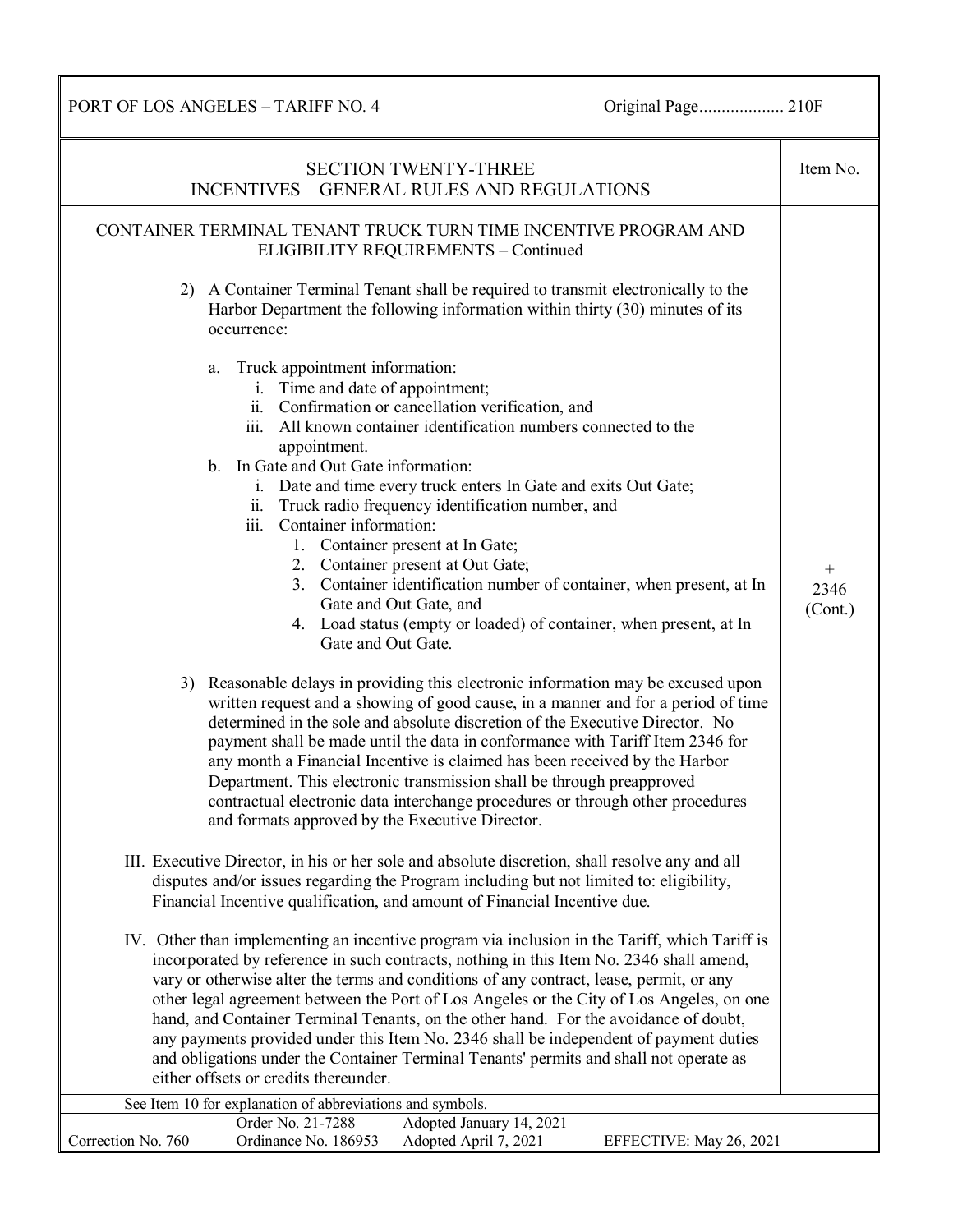PORT OF LOS ANGELES – TARIFF NO. 4 Original Page.........................210G

|                                                                                                                                                                                                                                                                                                                                                                 |                                                           | <b>SECTION TWENTY-THREE</b><br>INCENTIVES - GENERAL RULES AND REGULATIONS                                                                                                                                                                                                                                                                                                                                                                                                                            |                         | Item No. |
|-----------------------------------------------------------------------------------------------------------------------------------------------------------------------------------------------------------------------------------------------------------------------------------------------------------------------------------------------------------------|-----------------------------------------------------------|------------------------------------------------------------------------------------------------------------------------------------------------------------------------------------------------------------------------------------------------------------------------------------------------------------------------------------------------------------------------------------------------------------------------------------------------------------------------------------------------------|-------------------------|----------|
|                                                                                                                                                                                                                                                                                                                                                                 |                                                           | CONTAINER TERMINAL TENANT DUAL TRANSACTION INCENTIVE PROGRAM<br><b>DEFINITIONS</b>                                                                                                                                                                                                                                                                                                                                                                                                                   |                         |          |
| 733, and Permit No. 827.                                                                                                                                                                                                                                                                                                                                        |                                                           | "CONTAINER TERMINAL TENANT" An entity that has entered into and is a Tenant in Good<br>Standing under a current permit or lease with the City of Los Angeles for use and occupancy of<br>property and facilities at the Port of Los Angeles that load and unload cargo containers onto or from<br>ocean-going vessels. They are the legal entity holding the following Harbor Department Permits:<br>Permit No. 999, Permit No. 787, Permit No 881, Permit No. 692, Permit No. 888, Eagle Permit No. |                         |          |
|                                                                                                                                                                                                                                                                                                                                                                 | through Port Optimizer™ for the purposes of this Program. | "DUAL TRANSACTION REPORT" A report showing the percentage of Dual Transactions a<br>Container Terminal Tenant processed at its facility during any given calendar month as reported                                                                                                                                                                                                                                                                                                                  |                         |          |
| before departure for delivery to a destination.                                                                                                                                                                                                                                                                                                                 |                                                           | "DUAL TRANSACTIONS" When a trucker arrives and delivers a shipping container at a Container<br>Terminal Tenant's facility and without leaving the facility obtains a different shipping container                                                                                                                                                                                                                                                                                                    |                         | $^{+}$   |
| "FINANCIAL INCENTIVE" The amount of money due a Container Terminal Tenant under the terms<br>of this Program.                                                                                                                                                                                                                                                   |                                                           |                                                                                                                                                                                                                                                                                                                                                                                                                                                                                                      |                         | 2350     |
| "INCENTIVE PERIOD" The period of time a Container Terminal Tenant is eligible to receive a<br>Financial Incentive under this Program shall begin February 1, 2021 and shall continue through<br>January 31, 2022, and continue thereafter until terminated at the discretion of the City of Los Angeles<br>Board of Harbor Commissioners by Order of the Board. |                                                           |                                                                                                                                                                                                                                                                                                                                                                                                                                                                                                      |                         |          |
| "IN GATE AND OUT GATE" The beginning and end mark of a truck's transit through each<br>Container Terminal Tenant's facility.                                                                                                                                                                                                                                    |                                                           |                                                                                                                                                                                                                                                                                                                                                                                                                                                                                                      |                         |          |
| "PORT OF LOS ANGELES" has the meaning in Item $100(g)$ of this Tariff.                                                                                                                                                                                                                                                                                          |                                                           |                                                                                                                                                                                                                                                                                                                                                                                                                                                                                                      |                         |          |
| "PORT OPTIMIZER <sup>TM</sup> " A privately developed digital supply chain data platform that provides<br>channeled access visibility to supply chain stakeholders for the purpose of enhancing cargo movement<br>(see https://www.portoflosangeles.org/business/supply-chain/port-optimizer%E2%84%A2).                                                         |                                                           |                                                                                                                                                                                                                                                                                                                                                                                                                                                                                                      |                         |          |
|                                                                                                                                                                                                                                                                                                                                                                 |                                                           | "TENANT IN GOOD STANDING as defined in Section III of the Port of Los Angeles Leasing<br>Policy, adopted by the Board of Harbor Commissioners on August 8, 2013 and available at<br>https://www.portoflosangeles.org/business/leasing-property or upon request.                                                                                                                                                                                                                                      |                         |          |
|                                                                                                                                                                                                                                                                                                                                                                 |                                                           |                                                                                                                                                                                                                                                                                                                                                                                                                                                                                                      |                         |          |
|                                                                                                                                                                                                                                                                                                                                                                 |                                                           |                                                                                                                                                                                                                                                                                                                                                                                                                                                                                                      |                         |          |
|                                                                                                                                                                                                                                                                                                                                                                 |                                                           |                                                                                                                                                                                                                                                                                                                                                                                                                                                                                                      |                         |          |
|                                                                                                                                                                                                                                                                                                                                                                 | See Item 10 for explanation of abbreviations and symbols. |                                                                                                                                                                                                                                                                                                                                                                                                                                                                                                      |                         |          |
| Correction No. 761                                                                                                                                                                                                                                                                                                                                              | Order No. 21-7288<br>Ordinance No. 186953                 | Adopted January 14, 2021<br>Adopted April 7, 2021                                                                                                                                                                                                                                                                                                                                                                                                                                                    | EFFECTIVE: May 26, 2021 |          |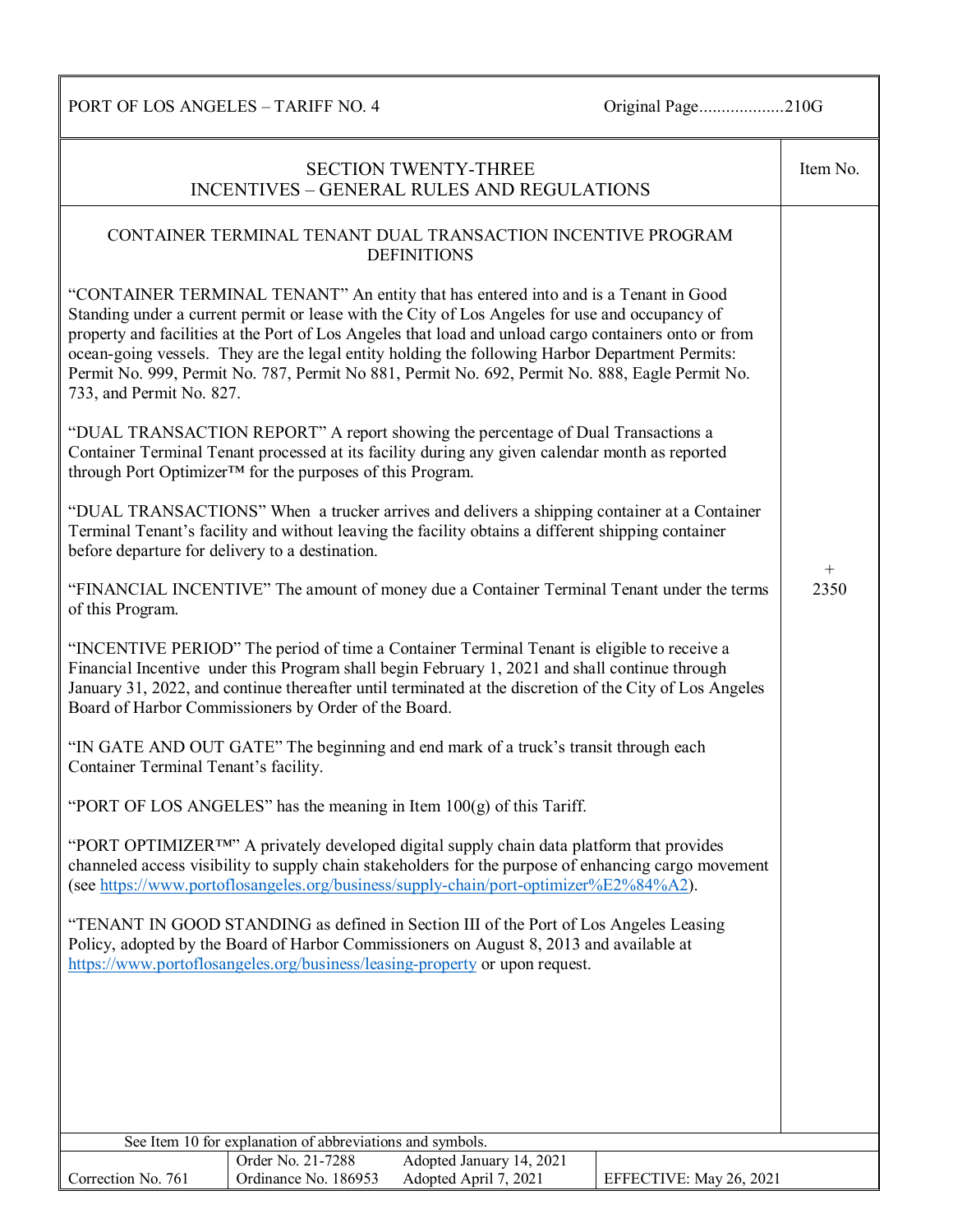PORT OF LOS ANGELES – TARIFF NO. 4 Original Page.......................210H

| <b>SECTION TWENTY-THREE</b><br><b>INCENTIVES - GENERAL RULES AND REGULATIONS</b>                                                                                                                                                                                                                                                                                                                                                                                                                            |                    |                                  |                                                                                                                                                                                                                                                                              |                                                                                                    |             | Item No.   |              |             |             |
|-------------------------------------------------------------------------------------------------------------------------------------------------------------------------------------------------------------------------------------------------------------------------------------------------------------------------------------------------------------------------------------------------------------------------------------------------------------------------------------------------------------|--------------------|----------------------------------|------------------------------------------------------------------------------------------------------------------------------------------------------------------------------------------------------------------------------------------------------------------------------|----------------------------------------------------------------------------------------------------|-------------|------------|--------------|-------------|-------------|
| CONTAINER TERMINAL TENANT DUAL TRANSACTION INCENTIVE PROGRAM AND<br><b>ELIGIBILITY REQUIREMENTS</b>                                                                                                                                                                                                                                                                                                                                                                                                         |                    |                                  |                                                                                                                                                                                                                                                                              |                                                                                                    |             |            |              |             |             |
| The Container Terminal Tenant Dual Transaction Incentive Program (Program) shall commence on<br>February 1, 2021 and shall remain in effect at least through January 31, 2022, and continue thereafter<br>until terminated at the discretion of the Board by Order of the Board. During the Incentive Period, the<br>Harbor Department shall provide Port of Los Angeles' Container Terminal Tenants a Financial<br>Incentive, when they achieve a set percentage of Dual Transactions as set forth herein. |                    |                                  |                                                                                                                                                                                                                                                                              |                                                                                                    |             |            |              |             |             |
| a)                                                                                                                                                                                                                                                                                                                                                                                                                                                                                                          |                    |                                  | A Container Terminal Tenant is eligible to receive a Financial Incentive when a minimum of<br>fifty percent (50%) of its gate transactions are Dual Transactions within a calendar month.                                                                                    |                                                                                                    |             |            |              |             |             |
| b)                                                                                                                                                                                                                                                                                                                                                                                                                                                                                                          | Harbor Department. |                                  | The Twenty-foot Equivalent Unit (TEU) incentive shall be applied to all loaded TEUs moved<br>by truck through a Container Terminal Tenant's In Gate and Out Gate at the Port of Los<br>Angeles in accordance with the respective Container Terminal Tenants' Permit with the |                                                                                                    |             |            |              |             |             |
| $\mathbf{c})$                                                                                                                                                                                                                                                                                                                                                                                                                                                                                               |                    |                                  | Financial Incentive under the Program:                                                                                                                                                                                                                                       |                                                                                                    |             |            |              |             | $+$<br>2351 |
| below:                                                                                                                                                                                                                                                                                                                                                                                                                                                                                                      |                    |                                  | The Financial Incentive shall be based on the percentage of Dual Transactions a Container<br>Terminal Tenant achieved at its facility during any given calendar month, per the schedule                                                                                      |                                                                                                    |             |            |              |             |             |
| Dual<br><b>Transaction</b>                                                                                                                                                                                                                                                                                                                                                                                                                                                                                  |                    | <b>TEU</b> Incentive<br>per dual | <b>Dual</b><br>Transaction                                                                                                                                                                                                                                                   | <b>TEU Incentive</b><br>Dual<br><b>TEU</b> Incentive<br>per dual<br><b>Transaction</b><br>per dual |             |            |              |             |             |
| <b>Percentage</b>                                                                                                                                                                                                                                                                                                                                                                                                                                                                                           |                    | transaction                      | <b>Percentage</b>                                                                                                                                                                                                                                                            |                                                                                                    | transaction | Percentage |              | transaction |             |
| 50                                                                                                                                                                                                                                                                                                                                                                                                                                                                                                          | \$                 | 0.40                             | 67                                                                                                                                                                                                                                                                           | \$                                                                                                 | 0.74        | 84         | \$           | 1.08        |             |
| 51                                                                                                                                                                                                                                                                                                                                                                                                                                                                                                          | \$                 | 0.42                             | 68                                                                                                                                                                                                                                                                           | \$                                                                                                 | 0.76        | 85         | \$           | 1.10        |             |
| 52                                                                                                                                                                                                                                                                                                                                                                                                                                                                                                          | \$                 | 0.44                             | 69                                                                                                                                                                                                                                                                           | \$                                                                                                 | 0.78        | 86         | \$           | 1.12        |             |
| 53                                                                                                                                                                                                                                                                                                                                                                                                                                                                                                          | \$                 | 0.46                             | 70                                                                                                                                                                                                                                                                           | \$                                                                                                 | 0.80        | 87         | \$           | 1.14        |             |
| 54                                                                                                                                                                                                                                                                                                                                                                                                                                                                                                          | \$                 | 0.48                             | 71                                                                                                                                                                                                                                                                           | \$                                                                                                 | 0.82        | 88         | $\mathbf S$  | 1.16        |             |
| 55                                                                                                                                                                                                                                                                                                                                                                                                                                                                                                          | \$                 | 0.50                             | 72                                                                                                                                                                                                                                                                           | \$                                                                                                 | 0.84        | 89         | \$           | 1.18        |             |
| 56                                                                                                                                                                                                                                                                                                                                                                                                                                                                                                          | \$                 | 0.52                             | 73                                                                                                                                                                                                                                                                           | \$                                                                                                 | 0.86        | 90         | \$           | 1.20        |             |
| 57                                                                                                                                                                                                                                                                                                                                                                                                                                                                                                          | \$                 | 0.54                             | 74                                                                                                                                                                                                                                                                           | \$                                                                                                 | 0.88        | 91         | \$           | 1.22        |             |
| 58                                                                                                                                                                                                                                                                                                                                                                                                                                                                                                          | \$                 | 0.56                             | 75                                                                                                                                                                                                                                                                           | \$                                                                                                 | 0.90        | 92         | \$           | 1.24        |             |
| 59                                                                                                                                                                                                                                                                                                                                                                                                                                                                                                          | \$                 | 0.58                             | 76                                                                                                                                                                                                                                                                           | \$                                                                                                 | 0.92        | 93         | \$           | 1.26        |             |
| 60                                                                                                                                                                                                                                                                                                                                                                                                                                                                                                          | \$                 | 0.60                             | 77                                                                                                                                                                                                                                                                           | \$                                                                                                 | 0.94        | 94         | $\mathbb{S}$ | 1.28        |             |
| 61                                                                                                                                                                                                                                                                                                                                                                                                                                                                                                          | \$                 | 0.62                             | 78                                                                                                                                                                                                                                                                           | \$                                                                                                 | 0.96        | 95         | \$           | 1.30        |             |
| 62                                                                                                                                                                                                                                                                                                                                                                                                                                                                                                          | \$                 | 0.64                             | 79                                                                                                                                                                                                                                                                           | \$                                                                                                 | 0.98        | 96         | \$           | 1.32        |             |
| 63                                                                                                                                                                                                                                                                                                                                                                                                                                                                                                          | \$                 | 0.66                             | 80                                                                                                                                                                                                                                                                           | \$                                                                                                 | 1.00        | 97         | \$           | 1.34        |             |
| 64                                                                                                                                                                                                                                                                                                                                                                                                                                                                                                          | \$                 | 0.68                             | 81                                                                                                                                                                                                                                                                           | \$                                                                                                 | 1.02        | 98         | \$           | 1.36        |             |
| 65                                                                                                                                                                                                                                                                                                                                                                                                                                                                                                          | \$                 | 0.70                             | 82                                                                                                                                                                                                                                                                           | \$                                                                                                 | 1.04        | 99         | \$           | 1.38        |             |
| 66                                                                                                                                                                                                                                                                                                                                                                                                                                                                                                          | $\mathbf S$        | 0.72                             | 83                                                                                                                                                                                                                                                                           | \$                                                                                                 | 1.06        | 100        | $\mathbb{S}$ | 1.40        |             |
|                                                                                                                                                                                                                                                                                                                                                                                                                                                                                                             |                    |                                  | See Item 10 for explanation of abbreviations and symbols.                                                                                                                                                                                                                    |                                                                                                    |             |            |              |             |             |
| Order No. 21-7288<br>Adopted January 14, 2021<br>Ordinance No. 186953<br>Correction No. 762<br>Adopted April 7, 2021<br>EFFECTIVE: May 26, 2021                                                                                                                                                                                                                                                                                                                                                             |                    |                                  |                                                                                                                                                                                                                                                                              |                                                                                                    |             |            |              |             |             |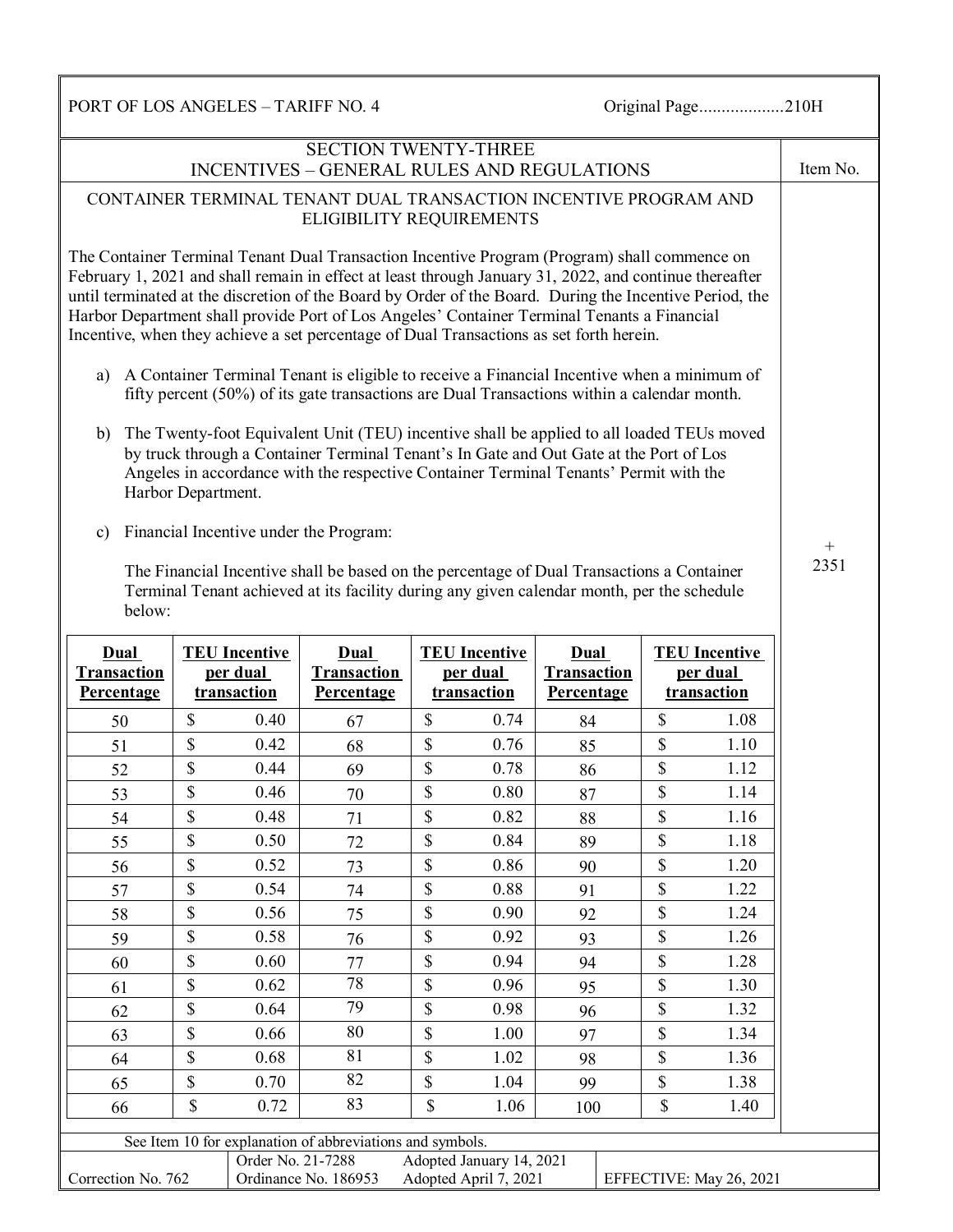PORT OF LOS ANGELES – TARIFF NO. 4 Original Page.................... 210I

| <b>SECTION TWENTY-THREE</b><br><b>INCENTIVES - GENERAL RULES AND REGULATIONS</b> |                                                                                                                                                                                                                                                                                                                                                                                                                                                                                                                                                                                                                                                                                                                                                                                                                                                                                                                                                                                                                                                                                                                                                                                                                                                                                                                                                                                                                                                                                                                                                                                                                                       |                                                     |  |  |
|----------------------------------------------------------------------------------|---------------------------------------------------------------------------------------------------------------------------------------------------------------------------------------------------------------------------------------------------------------------------------------------------------------------------------------------------------------------------------------------------------------------------------------------------------------------------------------------------------------------------------------------------------------------------------------------------------------------------------------------------------------------------------------------------------------------------------------------------------------------------------------------------------------------------------------------------------------------------------------------------------------------------------------------------------------------------------------------------------------------------------------------------------------------------------------------------------------------------------------------------------------------------------------------------------------------------------------------------------------------------------------------------------------------------------------------------------------------------------------------------------------------------------------------------------------------------------------------------------------------------------------------------------------------------------------------------------------------------------------|-----------------------------------------------------|--|--|
|                                                                                  | CONTAINER TERMINAL TENANT DUAL TRANSACTION INCENTIVE PROGRAM AND<br>ELIGIBILITY REQUIREMENTS -- Continued                                                                                                                                                                                                                                                                                                                                                                                                                                                                                                                                                                                                                                                                                                                                                                                                                                                                                                                                                                                                                                                                                                                                                                                                                                                                                                                                                                                                                                                                                                                             |                                                     |  |  |
| I.<br>a.                                                                         | Calculating Dual Transaction Percentage. The Harbor Department at the end of each calendar<br>month of the Incentive Period shall determine each Container Terminal Tenant's monthly<br>Dual Transaction percentage using the Dual Transaction Report produced by Port<br>Optimizer <sup>™</sup> . Should a minimum of fifty percent (50%) of a Container Terminal Tenant's gate<br>transactions be Dual Transactions, that Container Terminal Tenant would be eligible for a<br>Financial Incentive according to the actual Dual Transaction Percentage achieved according to<br>the above table. The Container Terminal Tenant shall receive a Financial Incentive which<br>shall be made no sooner than thirty (30) days after end of the month for which a Container<br>Terminal Tenant has achieved the qualifying improvement subject to the conditions below:<br>Payment under this Program is contingent upon and subject to the following:<br>1) A Container Terminal Tenant must be a Tenant in Good Standing for any<br>calendar month the Container Terminal Tenant achieves qualifying percentages of<br>Dual Transactions under the Program to receive a Financial Incentive;<br>2) A Container Terminal Tenant shall be required to transmit electronically to the<br>Harbor Department the following information within thirty (30) minutes of its<br>occurrence:<br>Truck appointment information:<br>a.<br>Time and date of appointment;<br>$\mathbf{i}$ .<br>ii. Confirmation or cancellation verification of the appointment, and<br>iii. All known container identification numbers connected to<br>appointment. | $\begin{array}{c} + \end{array}$<br>2351<br>(Cont.) |  |  |
|                                                                                  | See Item 10 for explanation of abbreviations and symbols.                                                                                                                                                                                                                                                                                                                                                                                                                                                                                                                                                                                                                                                                                                                                                                                                                                                                                                                                                                                                                                                                                                                                                                                                                                                                                                                                                                                                                                                                                                                                                                             |                                                     |  |  |
| Correction No. 763                                                               | Adopted January 14, 2021<br>Order No. 21-7288<br>Ordinance No. 186953<br>Adopted April 7, 2021<br>EFFECTIVE: May 26, 2021                                                                                                                                                                                                                                                                                                                                                                                                                                                                                                                                                                                                                                                                                                                                                                                                                                                                                                                                                                                                                                                                                                                                                                                                                                                                                                                                                                                                                                                                                                             |                                                     |  |  |